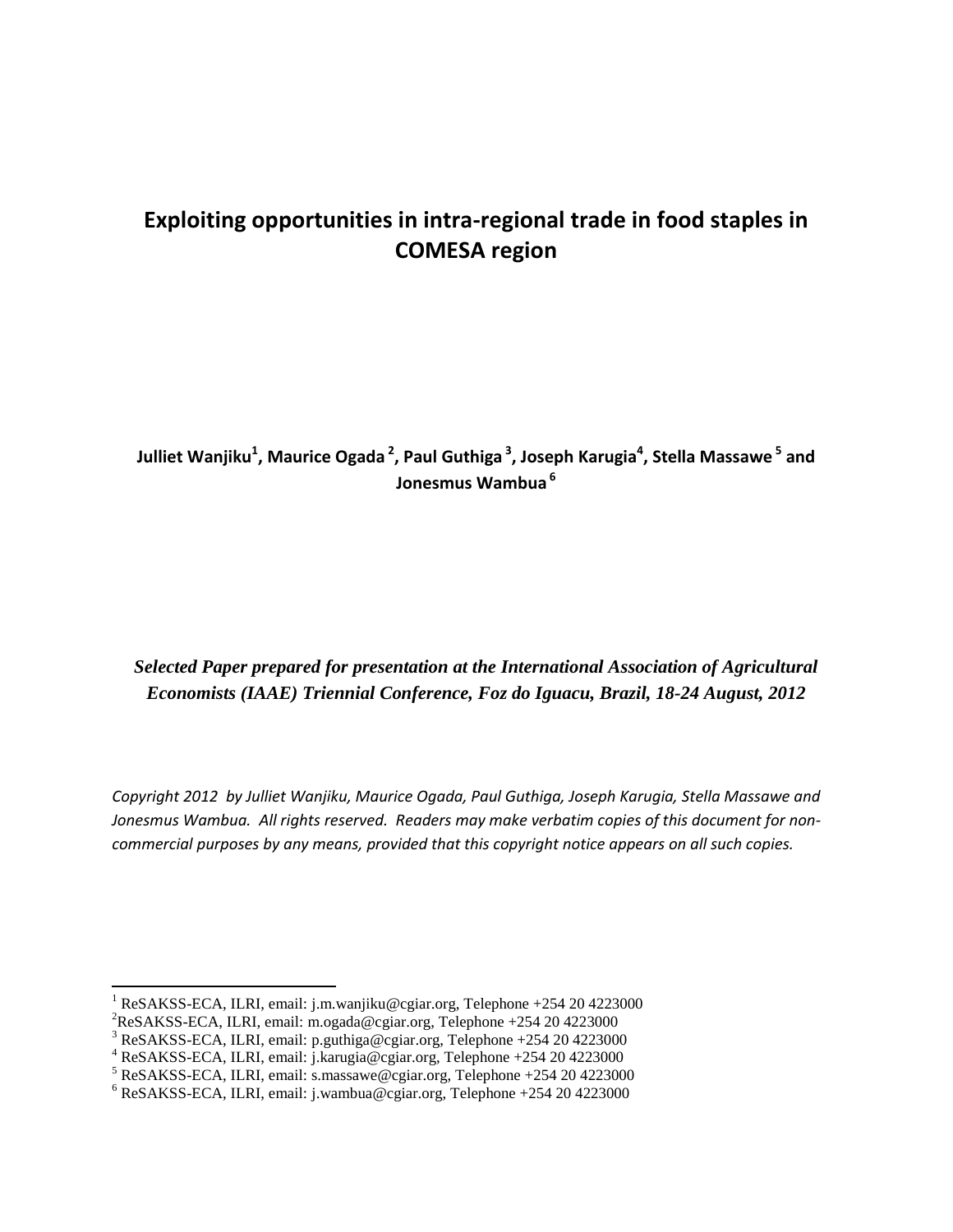# **Exploiting opportunities in intra-regional trade in food staples in COMESA region**

#### **Abstract**

Shrinking productive land coupled with climate change has led to rising food insecurity in COMESA region. The situation has been exacerbated by the rise in food prices as witnessed in the vast majority of COMESA member countries and elsewhere in the world. Intra-regional trade in food staples offers prospects for enhancing food security through cross border trade and movement of food from surplus to deficit areas. The objective of the current study is to analyze the opportunities available in intra-regional trade in food staples in COMESA region. Using data for selected countries in COMESA region, the study finds that, while some countries, or even some regions within the same country, are food surplus, others are food deficit and literally lacking food to buy in some seasons. This creates a framework for a win-win situation—the food surplus countries/regions could get better prices for their products by selling to food deficit countries/regions while food deficit countries/regions could avoid food shortages and extreme food price volatility by allowing inflow of food staples from surplus countries/region. The regional diversity, differential rainfall patterns across the countries coupled with the phenomenon of staggered harvesting due to spatial climatic variability has and will continue to be major stimulus for cross-border trade from food surplus areas in one country to food deficit areas in neighboring countries. The study also finds that a more liberalized cross-border trade leads to reduced price volatility. Further, the analysis of the results shows that trade in staples has grown rapidly in the recent past in the COMESA region. Consequently the impacts of regional trade in food staples in the region cannot be debated. The region is also faced with numerous tariff/nontariff barriers, poor infrastructure and lack of market information which translates to increased transaction costs. The study recommends a regional approach to enhance food security and agricultural growth, rather than a national isolated approach. There is need for a clear follow up and monitoring of the implemented COMESA commitment of eliminating NTBs and prevention of entry of new NTBs. Regional approach is highly advocated to elimination of the NTBs as they are similar across countries in addition to investment in improved infrastructure.

Key words: COMESA, Food staples, Trade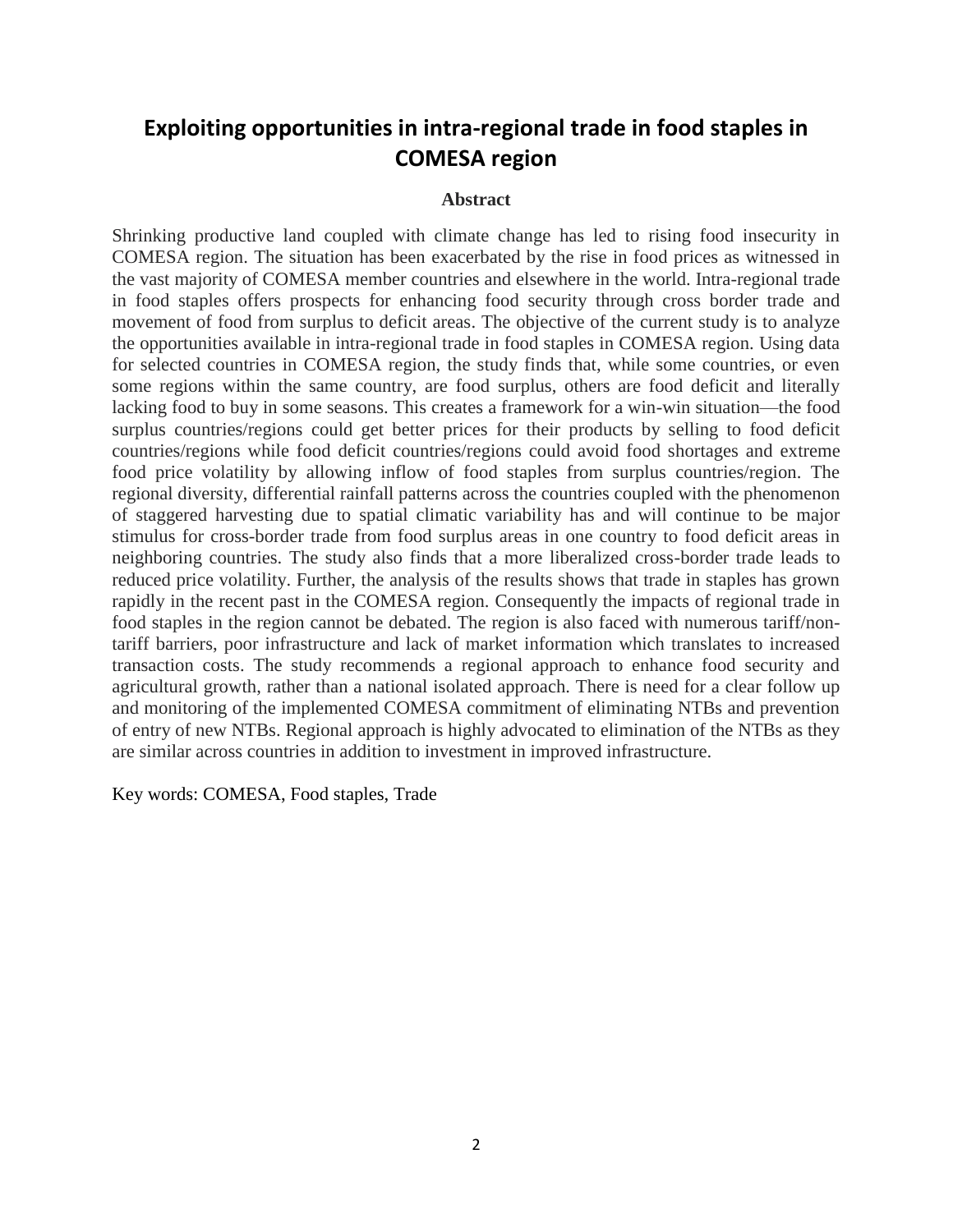#### **1. Background**

Despite improved economic growth in recent years, poverty levels and food insecurity remain unacceptably high in COMESA region. Hunger is still a major problem among COMESA member countries (Figure 1). This scenario has degenerated, especially in periods of food price crisis, 2007-2011. Further, fighting food insecurity is a cross-cutting issue related to poverty alleviation, education and health policies, as well as economic development.



**Figure 1: Proportion of children under 5 years with moderate and severe malnutrition 1996-2005** 

Agricultural growth has a critical role in food security and poverty reduction in the COMESA region (COMESA, 2009). But increasing agricultural production and productivity may not be realized in the short run. Thus, regional trade in food staples could be the easiest and the fastest mechanism for enhancing food security and curbing extreme food price volatility (Haggblade *et al*, 2008a). Further, regional trade is an important channel for the diffusion of technology which stimulates long-term growth and development. There are dual pathways through which regional trade enhances food security—indirectly by promoting economic growth, which improves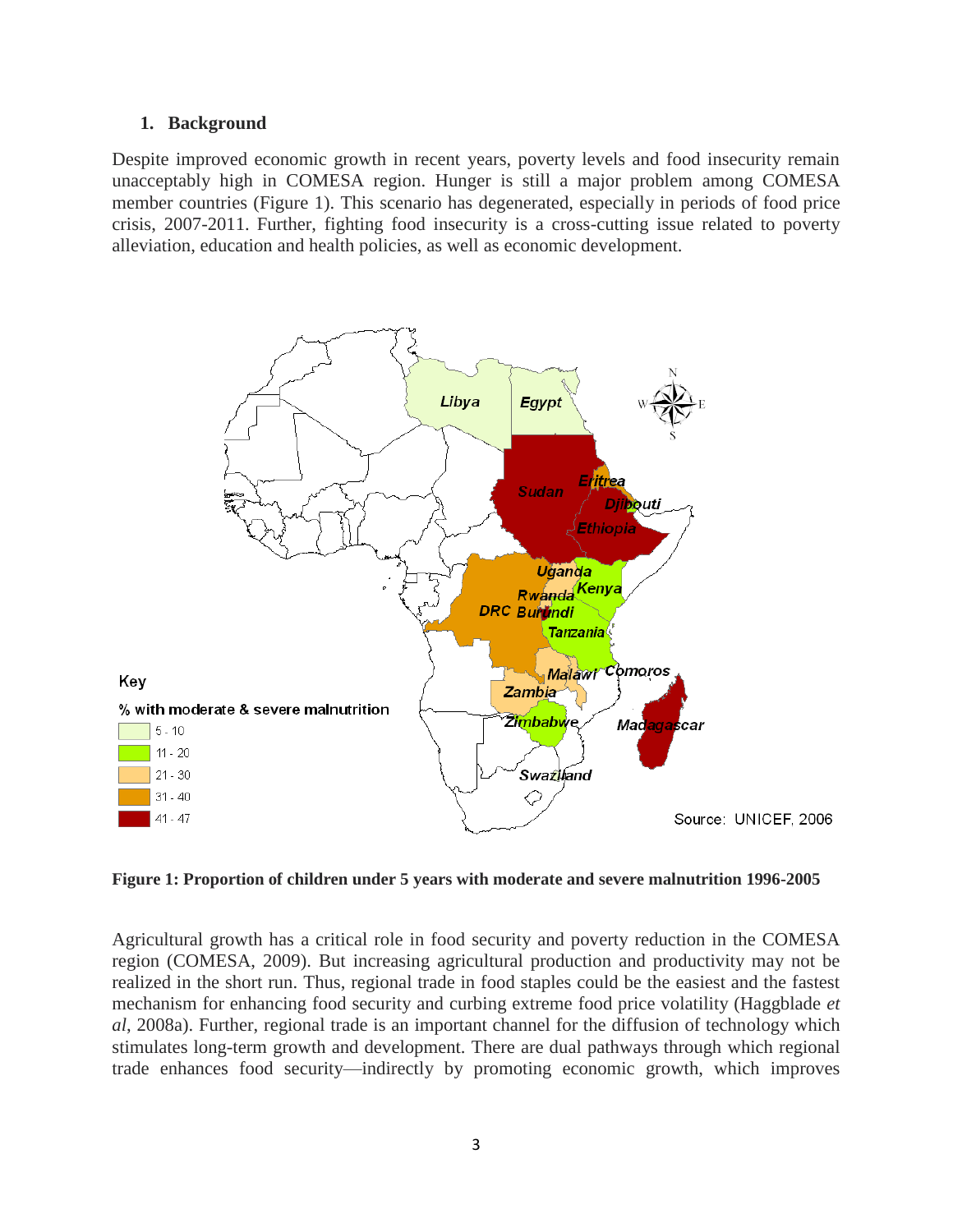income and, hence, the access to food and directly by augmenting domestic food supplies, thereby increasing the availability of food and pushing down food prices.

Given population growth (Table 1) and growing urbanization, COMESA's market demand for food staples will grow dramatically in the coming decades, and this underscores the need to exploit the potentials in regional trade. Facilitating expansion of regional markets will, therefore, be critical efforts aimed at stimulating agricultural production, broad-based income growth and poverty reduction, and for ensuring food security of vulnerable populations in deficit zones.

| Country         | <b>Total Population</b><br>(thousands), 2010 | <b>Population Growth</b><br>rate (%), 2005-2010 | <b>Real GDP Growth</b><br><b>Rates. 2010</b> |  |  |
|-----------------|----------------------------------------------|-------------------------------------------------|----------------------------------------------|--|--|
| Burundi         | 8519                                         | 3.1                                             | 3.6                                          |  |  |
| Comoros         | 691                                          | 2.4                                             | 1.9                                          |  |  |
| Congo Dem. Rep. | 67 827                                       | 3.0                                             | 6.3                                          |  |  |
| Djibouti        | 879                                          | 1.8                                             | 3.9                                          |  |  |
| Eritrea         | 5 2 2 4                                      | 3.4                                             | 1.4                                          |  |  |
| Ethiopia        | 84 976                                       | 2.8                                             | 9.7                                          |  |  |
| Kenya           | 40 863                                       | 2.8                                             | 3.6                                          |  |  |
| Malawi          | 15 692                                       | 3.0                                             | 6.0                                          |  |  |
| Mozambique      | 23 406                                       | 2.5                                             | 5.8                                          |  |  |
| Namibia         | 2 2 1 2                                      | 2.0                                             | 3.0                                          |  |  |
| Rwanda          | 10 277                                       | 2.9                                             | 5.1                                          |  |  |
| Sudan           | 43 192                                       | 2.3                                             | 5.4                                          |  |  |
| Swaziland       | 1 202                                        | 1.4                                             | 2.2                                          |  |  |
| Tanzania        | 45 040                                       | 3.1                                             | 5.7                                          |  |  |
| Uganda          | 33 796                                       | 3.6                                             | 7.4                                          |  |  |
| Zambia          | 13 257                                       | 2.6                                             | 5.8                                          |  |  |
| Zimbabwe        | 12 644                                       | 0.3                                             | 6.0                                          |  |  |

**Table 1: Population and GDP growth rates in COMESA member countries**

**Source: African Economic outlook, 2010**

The rest of the paper is organized as follows: part 2 discusses the study conceptual framework, part 3 discusses the trends of production and supply of food staples in the COMESA region; section 4 examines trends and volatility of food prices; section 5 covers trade patterns, challenges and prospects among COMESA member countries before conclusion and policy recommendations are made in section 6.

### **2. Conceptual framework**

The potential of intra-regional trade with food staples is one very promising approach to enhancing food security in COMESA region. Intra-regional trade takes place formally and/or informally. Formally involves all trade that is officially traded and is recorded at the customs border points while informal trade accounts for all trade that is not officially recorded at the custom border. The two forms of trade create free movement of food staples in the region. The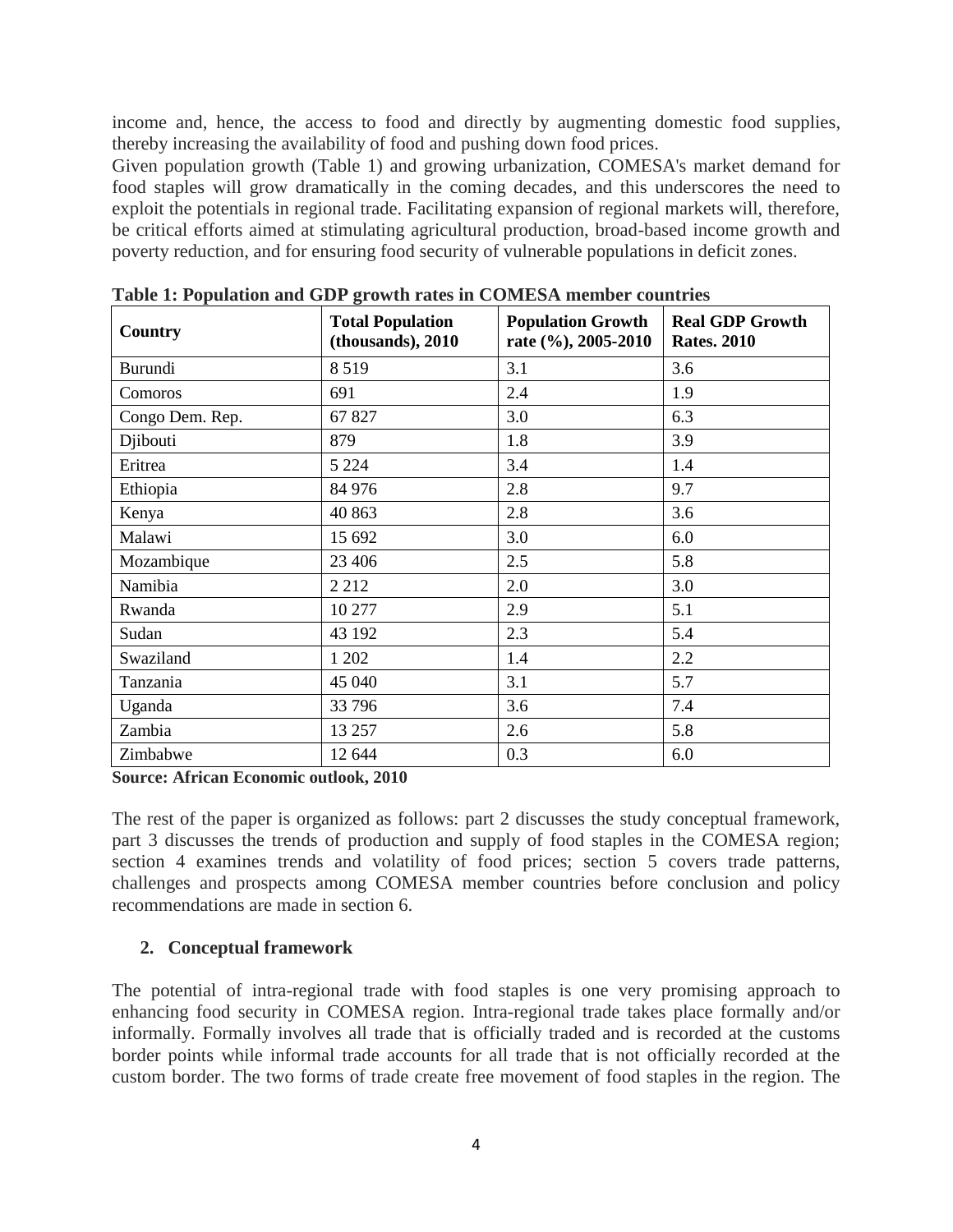free movement of food commodities from a surplus to a deficit area can ensure that sufficient food is available. In this way, regional trade contributes to food availability.

The supply of food via regional trade takes place either by ensuring ongoing trade flows or during limited periods in time when food is needed. The stability of food supplies can contribute to preventing food crises. Further, the free movement of food within a region may reduce the volatility of food prices. Consumers through open borders benefit from relative price stability in terms of purchasing power while producers benefit from the available cross border markets. However, for the potentials of intraregional trade to be felt, there is need for the political will in coming up and implementing open border policies.

To achieve food security through regional trade, the demand and consumption of a specific food staple have to coincide between a food surplus country/area and a food deficit country/area to trigger cross-border trade. Furthermore, the produced and consumed food items have to correspond in the deficit and surplus areas. Otherwise production cannot meet the demand. There is also need for established trade relations between the trading partners in the different areas.

For intraregional trade to function in the long run there is need for reduced transportation costs, seasonality and competitiveness in the trading partners. Differences in seasonality may contribute to the availability of food in cases of shortages, by trading across-borders. With regard to production costs, food surplus countries have to compete with other exporting countries and thus have to produce at competitive costs. In conclusion, the main contribution of intra-regional trade to food security is to enhance the availability, accessibility, and stability of food to consumers.

### **3. Trends in production and supply of food staple in COMESA region**

This section examines the production and supply trends of food staples in the COMESA region.

### **3.1 Production trends**

The main food staple in the COMESA region is maize. Production of the maize crop has, however, been quite erratic in most of the countries possibly due to over-reliance on the natural weather associated with erratic rainfall among other factors (Figure 2).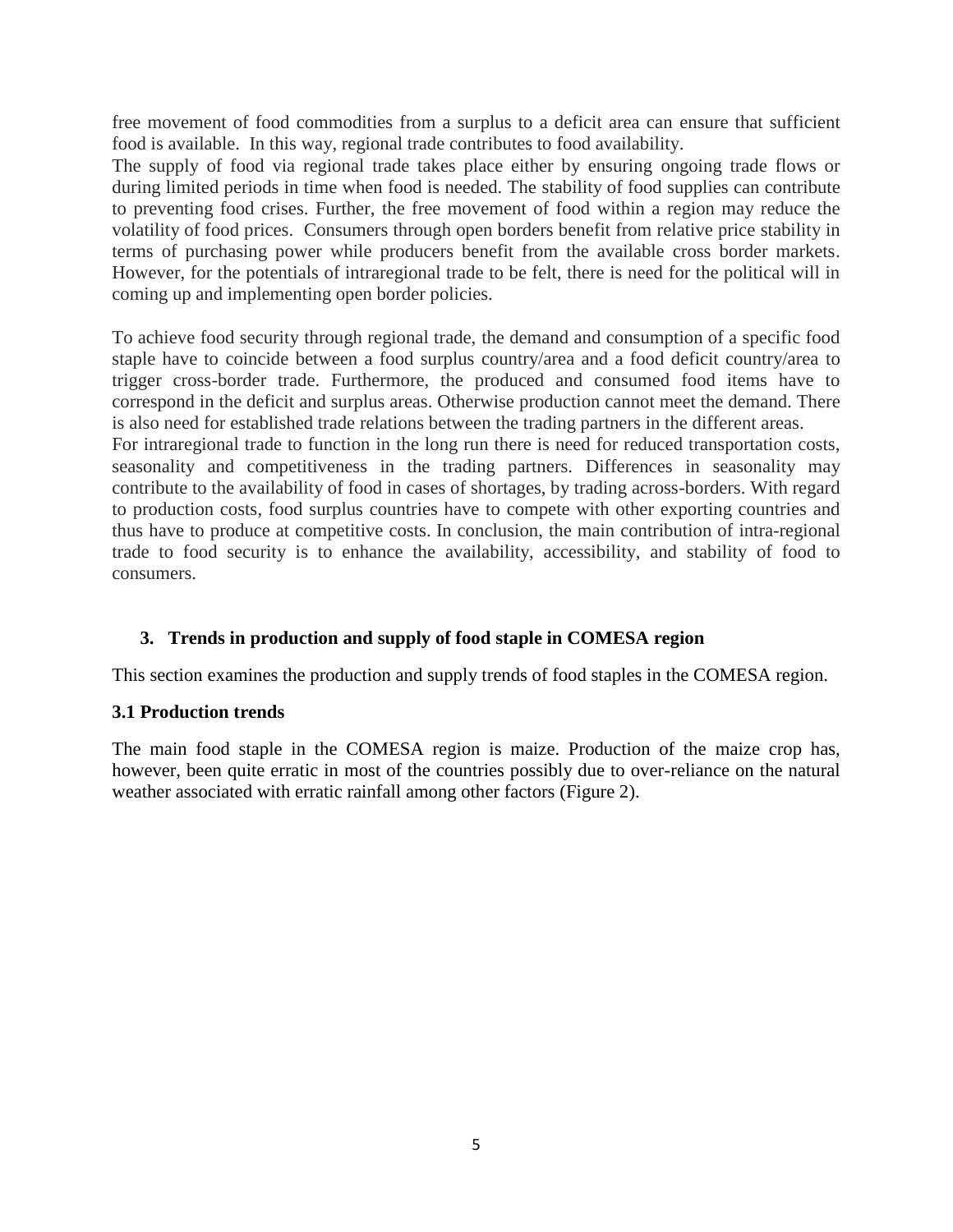

Source: FAOSTAT

#### **Figure 2: Maize production (Tones) in COMESA region**

Further, maize yields in a majority of countries in the COMESA region are very low and in most cases have been less than 2 tons/ha for many years, except for Egypt and Mauritius. This compares very poorly with other regions of the world such as Asia, Europe and North America (Figure 3). Despite maize being the key staple in the region, the yields are currently lower than they were at the beginning of the decade. Comparison of the maize yield figures for years 2000- 2002 to those of 2006-2008, indicates that maize yields have declined in several countries (figure 3). The countries that registered a decline include Eritrea (59%), Tanzania (54%), Zimbabwe (42%), Swaziland (38%), Uganda (16%), Comoros (11%), Burundi (6%), Djibouti (4%) and DRC (2%). The countries that registered productivity increases were Sudan (115%), Madagascar (65%), Malawi (46%), Ethiopia (29%), Egypt (9%), Kenya (6%), Mauritius (5%), Libya (4%) and Rwanda (4%). The countries with low productivity can benefit from countries with high productivity which can be attained through open cross border trade.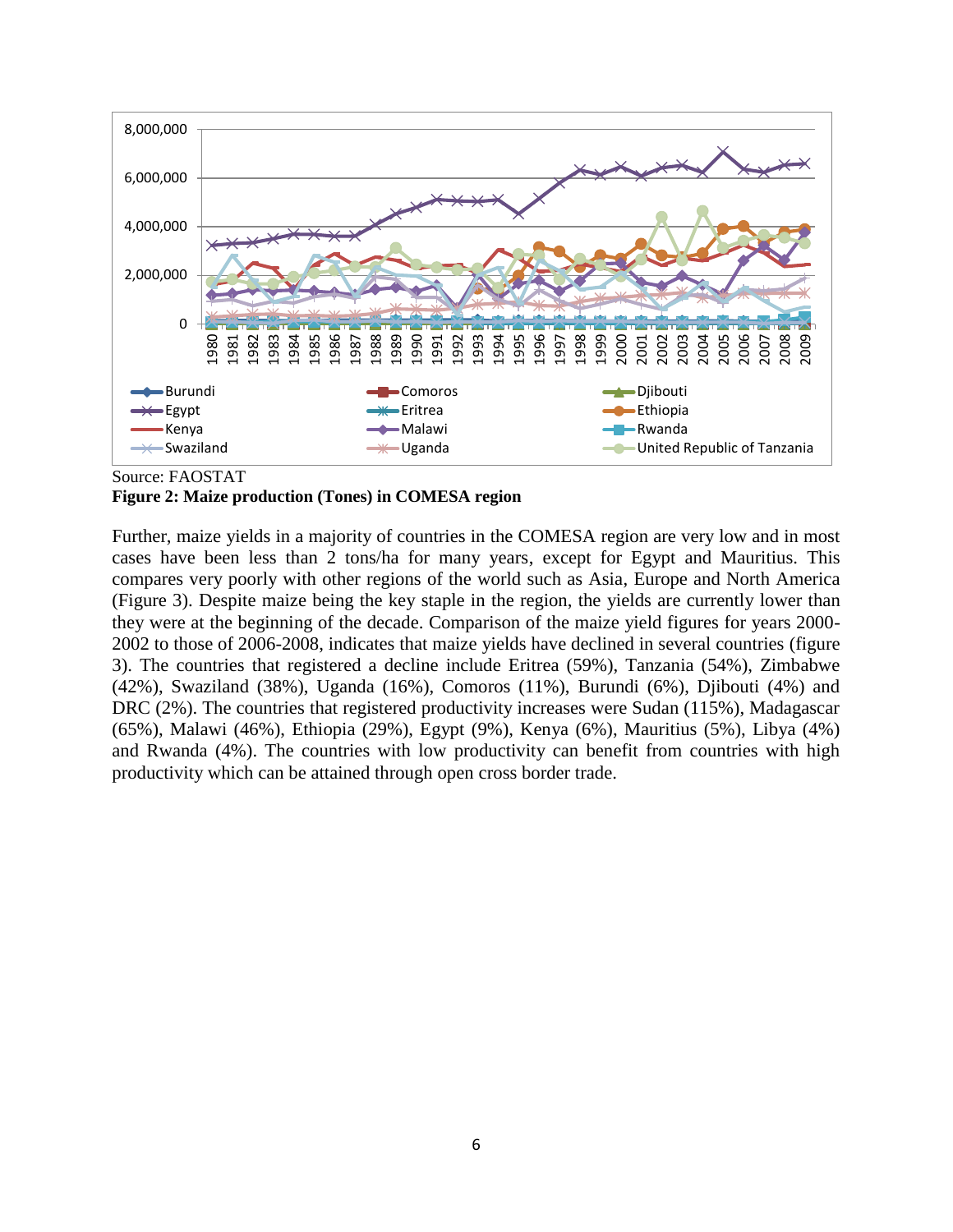

Source: FAOSTAT

**Figure 3: Maize yields in tones/ha (Averages for 2000-2002 and 2006-2008)**

### **3.2 Supply of food**

Food supply situation in the COMESA region has been relatively constant with only a slight increase over the 2000 to 2007 period (Figure 4). Figure 4 indicate huge differences in per capita cereal supply between countries—some countries like Egypt have over 200 kg per person per year while others such as Burundi, DRC and Rwanda have an average of less than 40 kg per person per year. Southern Africa region has more food supply than the Eastern Africa region, a manifestation of potential for food movement across countries. COMESA countries should put in place measures that would progressively ensure that food can move easily and cost effectively between countries and between regions within a country.



Source: FAOSTAT **Figure 4: Per capita cereals supply quantity kg/capita/year**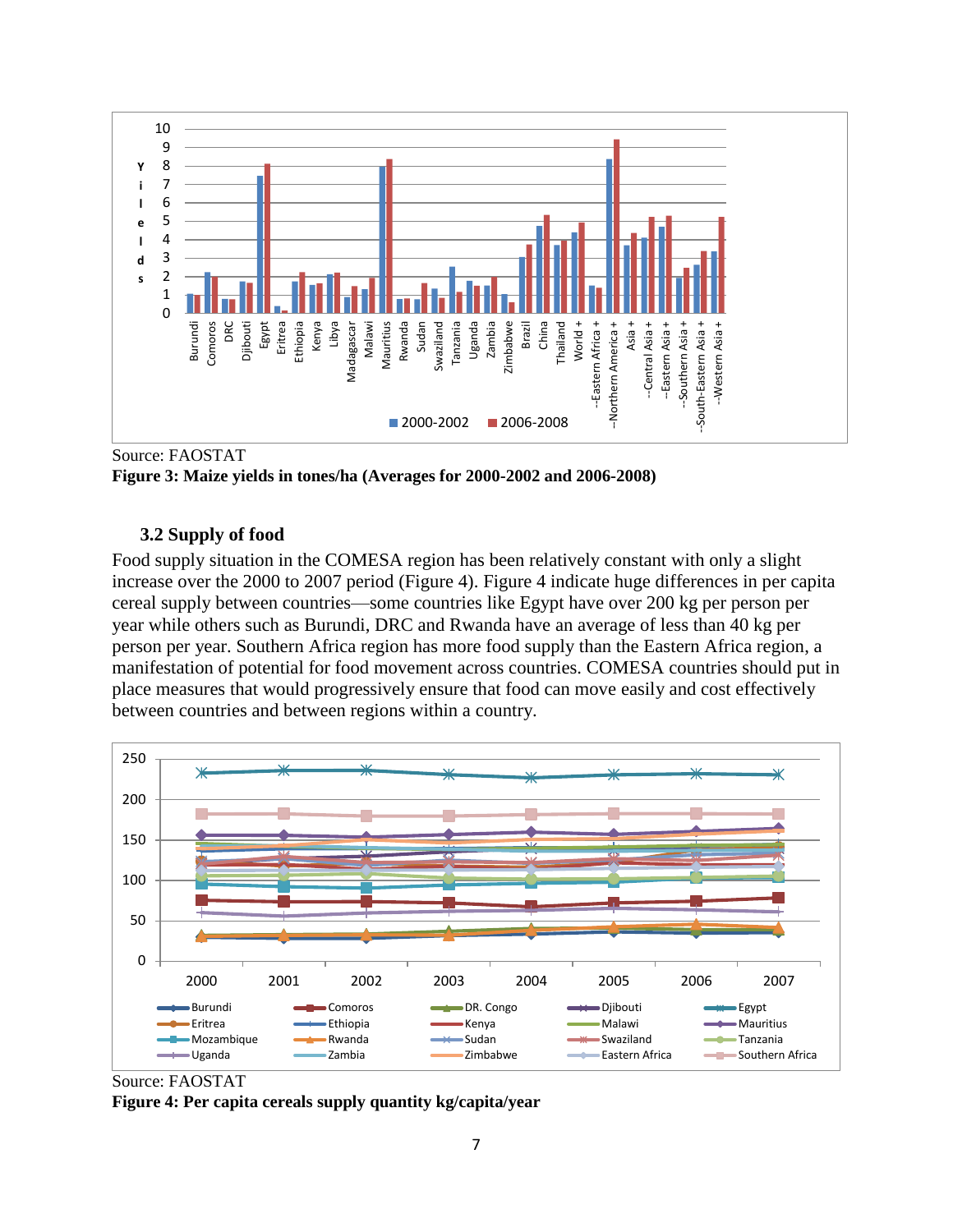#### **4. The trends and volatility in prices of key staple crops and livestock products**

#### **4.1 The trends in prices of key staple crops and livestock products**

Countries in the COMESA region were affected by the global food price crises of between 2006 and 2010, a period characterized by high and volatile food prices. The situation had a negative impact on the welfare of both producers and consumers. All countries in COMESA region were affected at varying levels by rising food prices. In the recent past, 2011-2012, the global and domestic prices of many food commodities increased substantially (Figure 5). In majority of countries in COMESA region, since the first quarter of 2011 to first quarter of 2012, the countries have reported an upward trend in domestic food prices above the peak experienced during the global food crisis in year 2008. The food price index has been increasing in eastern Africa countries in year 2012. Highest prices are reported specifically in Ethiopia, Kenya, Rwanda and Uganda where the countries experienced a complete failure of the 2010 October-December rains. Over the period, when prices are high and the stocks are depleted, the countries affected would exploit the opportunity in open borders by buying commodities in countries with surplus and low prices.



Data source: FAO Global: FAOSTAT; Kenya: Central bank of Kenya; Ethiopia: Ethiopia central statistical agency; Rwanda: National institute of statistics of Rwanda; Tanzania: Tanzania national bureau of statistics; Uganda: Uganda bureau of statistics; Malawi: Malawi national statistical office; Madagascar: Madagascar national institute of statistics; Mauritius: Mauritius government website; Zambia: Zambia central statistical office.

#### **Figure 5: Food Price Indices 2007=100**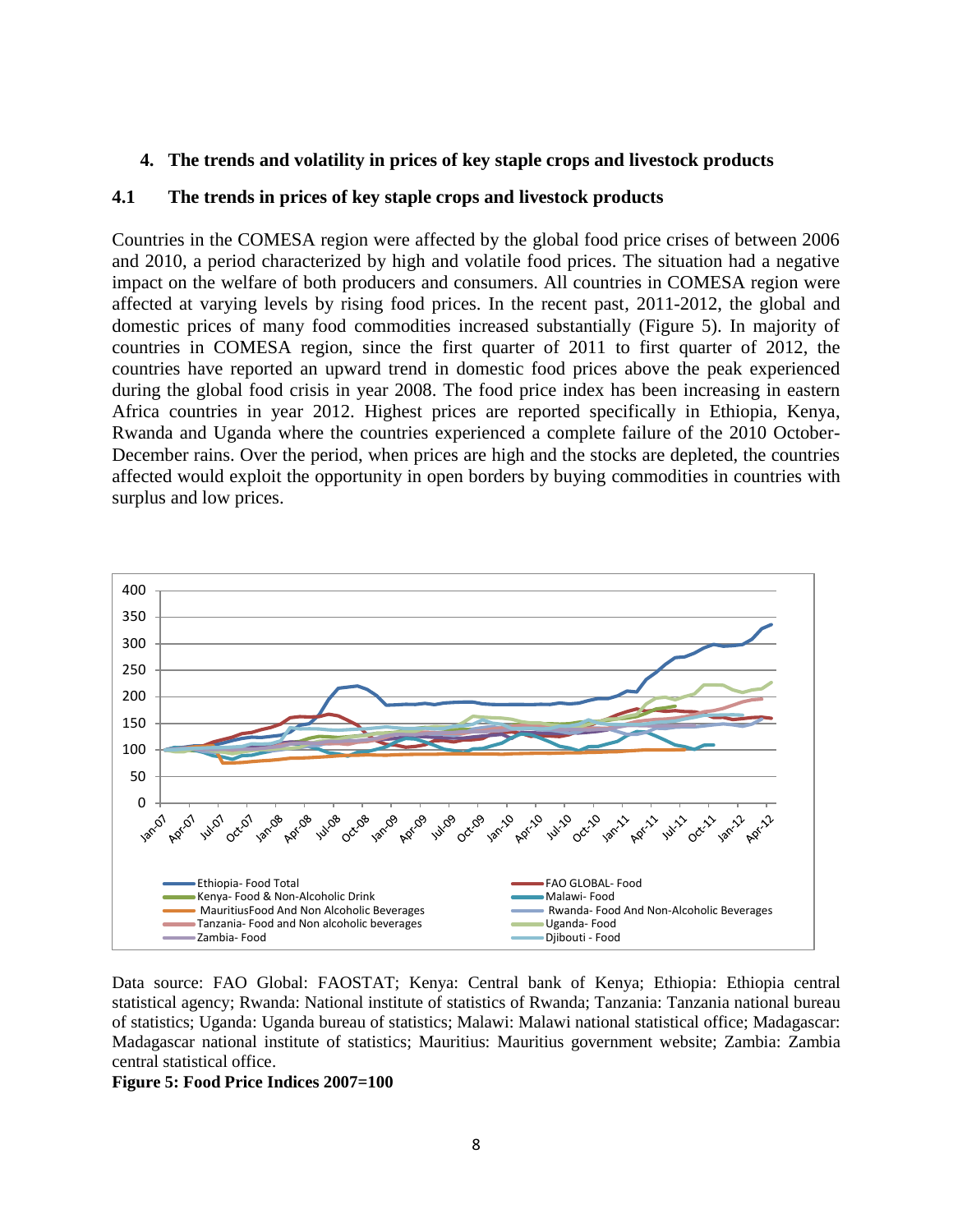Both global and domestic maize and wheat price index took a downward trend after the food price crisis experienced in year 2008 (figure 6 and 7). Since then, global maize and wheat price index have remained relatively low and stable with a noted increase in the last half of 2010 especially of wheat prices. On the other hand, maize and wheat domestic price index in most EA countries have remained high, volatile and above the global price index even after the food crisis (Figure 6 and 7). During the last quarter of year 2008, global maize prices dropped by 12% while domestic maize prices in same quarter (last quarter of year 2008) increased in all domestic markets in EA (Kenya, Zambia, Ethiopia, Tanzania and Rwanda maize prices increased by 3,10,7,6 and 4% respectively). Further, the wheat price analysis also shows a similar trend in the region with global wheat prices dropping by 7% but increased by approximately 4% in both Kenya and Zambia during the last quarter of 2008. This trend of prices and the index confirms high price differentials among the countries in the region with food prices increasing at different rates and at different times among the countries. This implies that food access situation is different in different countries at different times. When prices are high in one country and the consumers do not have food access at that time, availability coupled with low prices can be exploited from another country which can be attained through open borders.



Data source: FAO global: FAOSTAT; Kenya: Ministry of Agriculture; Ethiopia: Central statistics agency; Rwanda: RATIN; Uganda: Uganda Bureau of statistics; Tanzania: Bank of Tanzania; Zambia: Central statistical office.

#### **Figure 6: Maize price indices (January 2007=100)**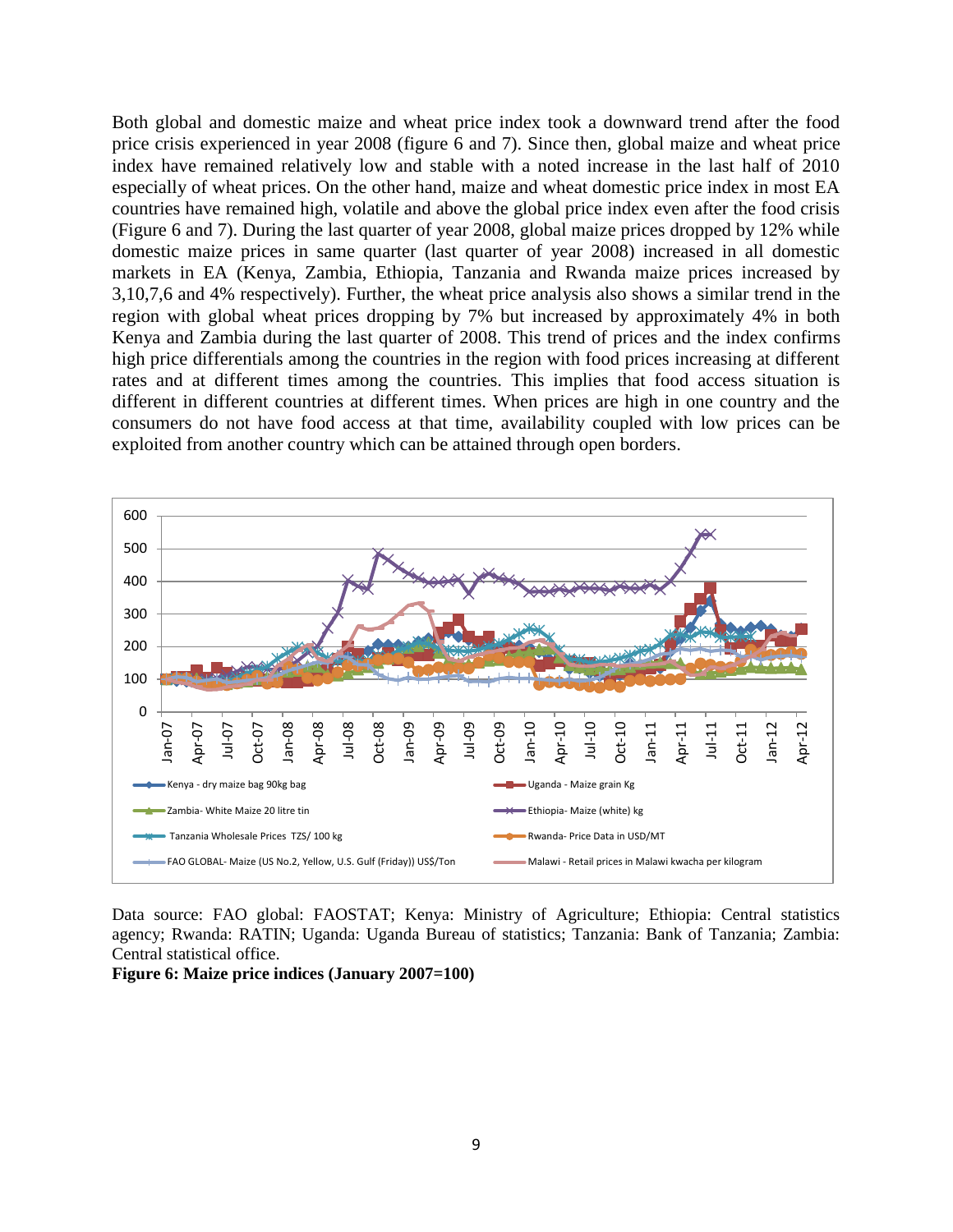

Data source: Ethiopia: Central Statistical agency; Kenya: Ministry of agriculture; Zambia: Zambia statistical office; FAO Global: FAOSTAT; Djibouti: Ministry of Economy, Finances and planning, in charge of Privatization.

#### **Figure 7: Wheat price indices (January 2007=100)**

On the other hand, the year 2010 saw domestic meat prices in selected EA countries continue to increase (Figure 8). Over the period, first half of 2011, various countries in EA experienced drought in livestock producing areas: Kenya, Ethiopia and Uganda which may have triggered the high bovine meat price due to reduced supply in the market. This creates an opportunity for cross border trade especially in times of disaster.



Data Source: FAO Global: FAOSTAT; Ethiopia: Central Statistical Agency; Zambia: Central Statistical Office, Monthly Statistical Bulletins; Rwanda: National Statistical Institute. **Figure 8: Meat price indices (January 2007=100)**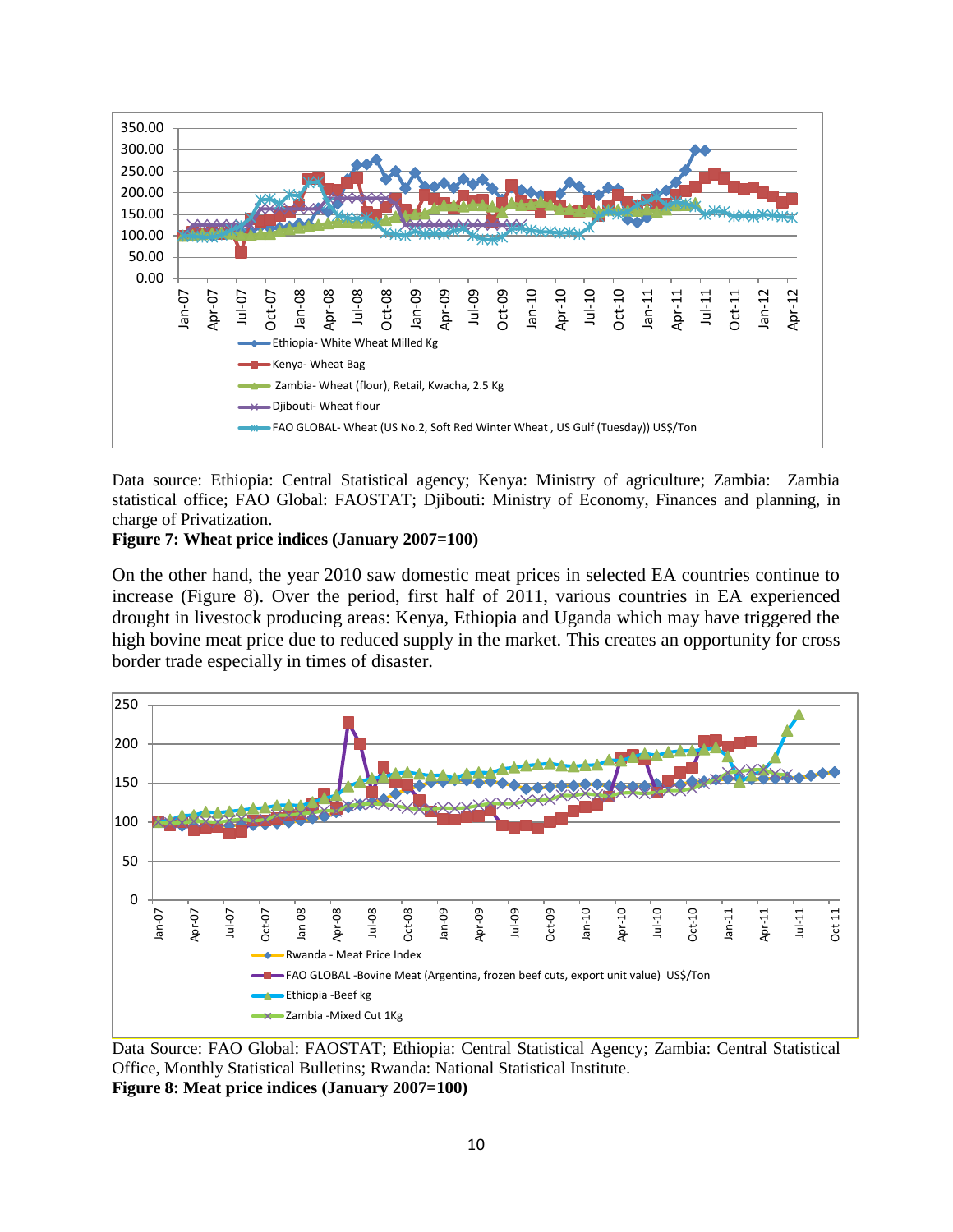### **4.2 Food price volatility**

Further analysis of the domestic food prices of selected countries in COMESA region shows that the food prices are much more volatile than the corresponding global prices (Table 2). Volatility refers to variations in prices over time. This was measured by the use of the coefficient of variation (CV).

The CV is calculated as follows

$$
CV = \frac{SD}{Mean} \times 100
$$

Where, SD is standard deviation.

The coefficient of variation of domestic prices of maize in Kenya, Uganda, Tanzania and Rwanda is significantly greater than the coefficient of variation of the global maize price (Table 2). This indicates that the domestic food prices are more volatile than the global food prices. Rwanda reports the highest CV followed by Kenya, then Tanzania and Uganda. The CVs are different among the countries of focus. This implies that the severity of high food prices is different in different countries and that the price of a commodity may display different behavior in different countries in the region as also reflected by the trend analysis (see figure 6, 7 and 8).

| <b>Countries</b>                    | <b>Coefficient of Variation %</b> |
|-------------------------------------|-----------------------------------|
| Kenya                               | 23.55                             |
| Uganda                              | 17.30                             |
| Ethiopia                            | 3.73                              |
| Tanzania                            | 22.07                             |
| Rwanda                              | 33.46                             |
| Global (US No.2, Yellow, U.S. Gulf) | 7.06                              |

**Table 2. Volatility of global and domestic maize prices**

Data source: FAOSTAT (Global), Ministry of Agriculture (Kenya), Central statistics agency (Ethiopia), RATIN (Tanzania and Rwanda), UBOS (Uganda).

Further, the GARCH model was applied to time series analysis of maize prices in Kenya, Tanzania, Uganda and globally to show volatility of the maize prices. The GARCH model treats heteroscedasticity as a variance to be modeled, while allowing it to depend upon its previous lags and also predicting the variance of each error term. Specification of the conditional variance is

$$
\ln \sigma_{t}^{2} = \omega + \gamma \frac{\varepsilon_{t-1}}{\sigma_{t-1}} + \alpha \left[ \left| \frac{\varepsilon_{t-1}}{\sigma_{t-1}} \right| \right] + \beta \ln(\sigma_{t-1}^{2})
$$

Where

**lnσ<sup>2</sup>t** is the conditional variance to be modeled and ensures that σ<sup>2</sup>t is not negative even if the parameters are negative.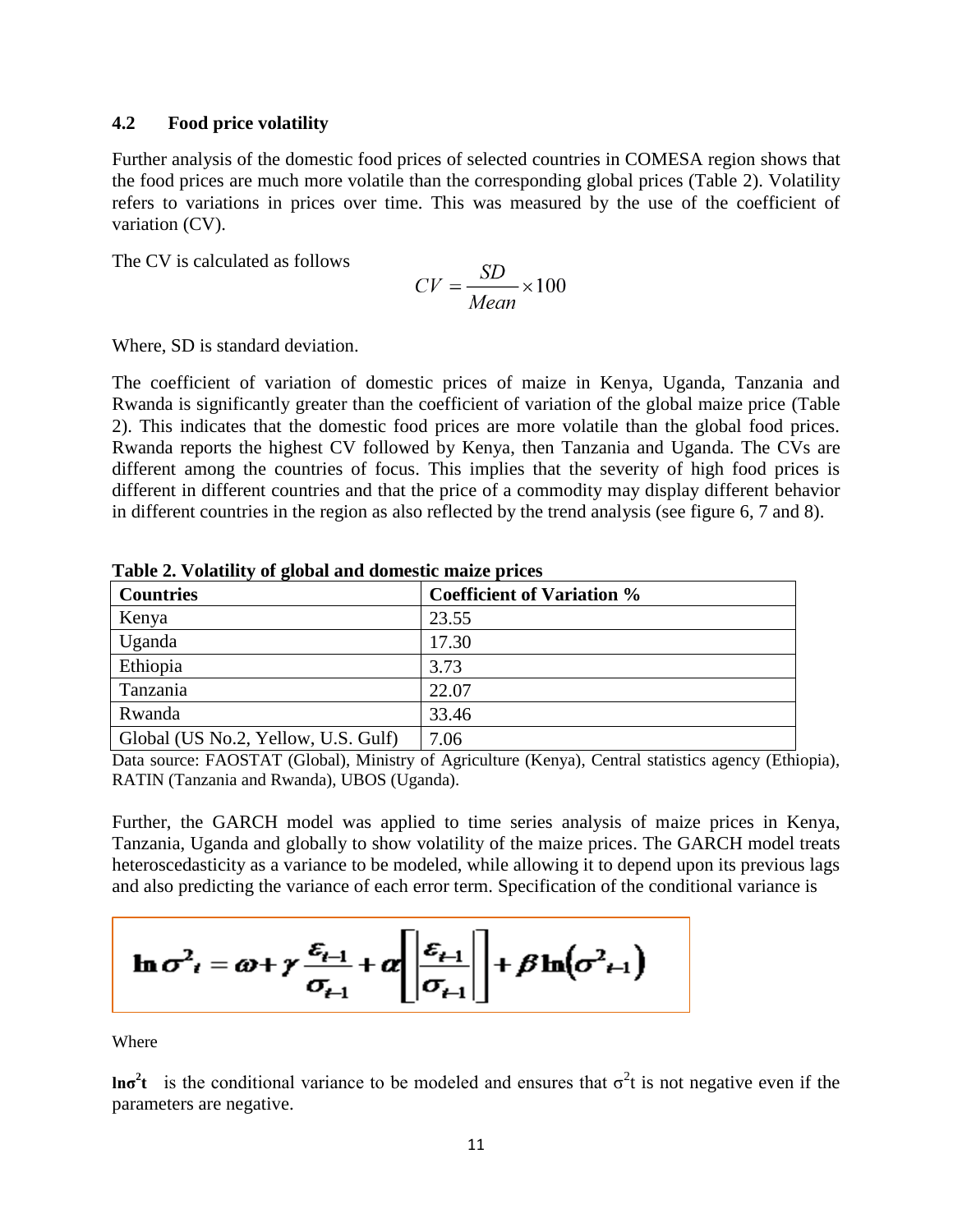**γ** measures asymmetry/leverage effect - price response to market shocks- unanticipated changes in prices

 $\alpha$  measures symmetric effect/ sensitivity of volatility to market events

β measures persistence in conditional volatility irrespective of anything happening in the market; ω constant

The results of the GARCH analysis revealed that maize prices are more volatile in Kenya than in Tanzania and Uganda (Figure 9). The domestic maize prices in Kenya, Tanzania and Uganda are more volatile than the global maize prices. The extent of volatility is also observed to decline between 2006 and 2010. During this period, 2006 to 2010, the EAC custom union came into force starting 2005. One benefit of the custom union is the free trade. This indicates that liberalized trade in food staples ensures that the farmers in surplus regions/countries are able to sell their produce to deficit areas thus earns better returns for their output while consumers in the deficit regions/countries enjoy guaranteed availability of food staples at fair prices.



Data source: Tanzania: Bank of Tanzania; Kenya: Ministry of Agriculture; Uganda: Uganda bureau of statistics; Global: FAOSTAT **Figure 9: Maize price volatility**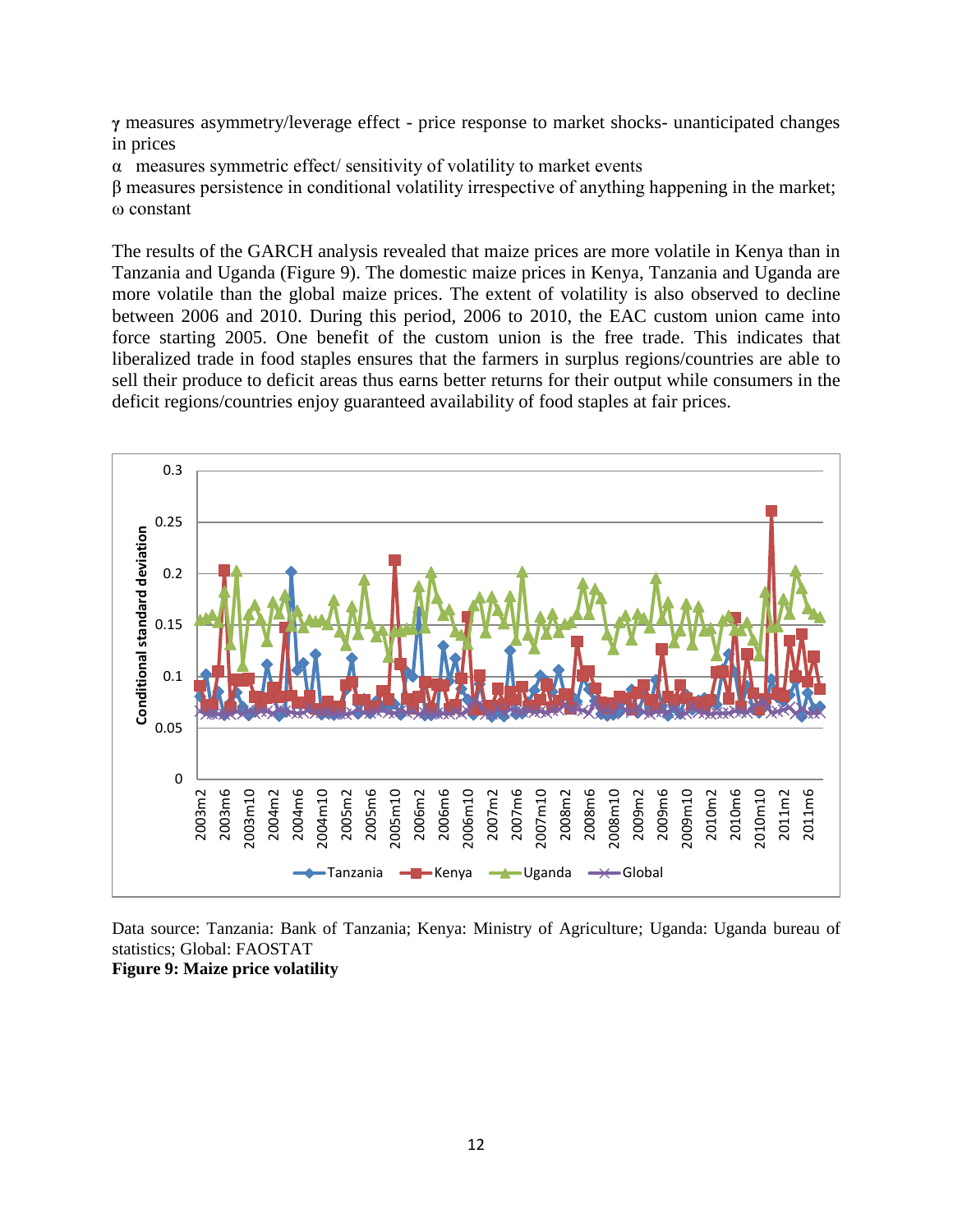### **4.3 Maize price returns**

Returns of maize prices were computed using logarithmic price relatives

$$
R_t = \ln \frac{p_t}{p_{t-1}}
$$
 Where  $p_t$  is the monthly price at current time t and pt-1 is the previous price.

The price returns also show volatility of the maize prices, where large positive changes are followed by large negative changes (see figure 10). Kenya reported large positive changes which are followed by large negative changes more than the other countries. The global maize prices show the least degree of change between the positive and negative changes (figure 10).



**Figure 10: Maize price returns**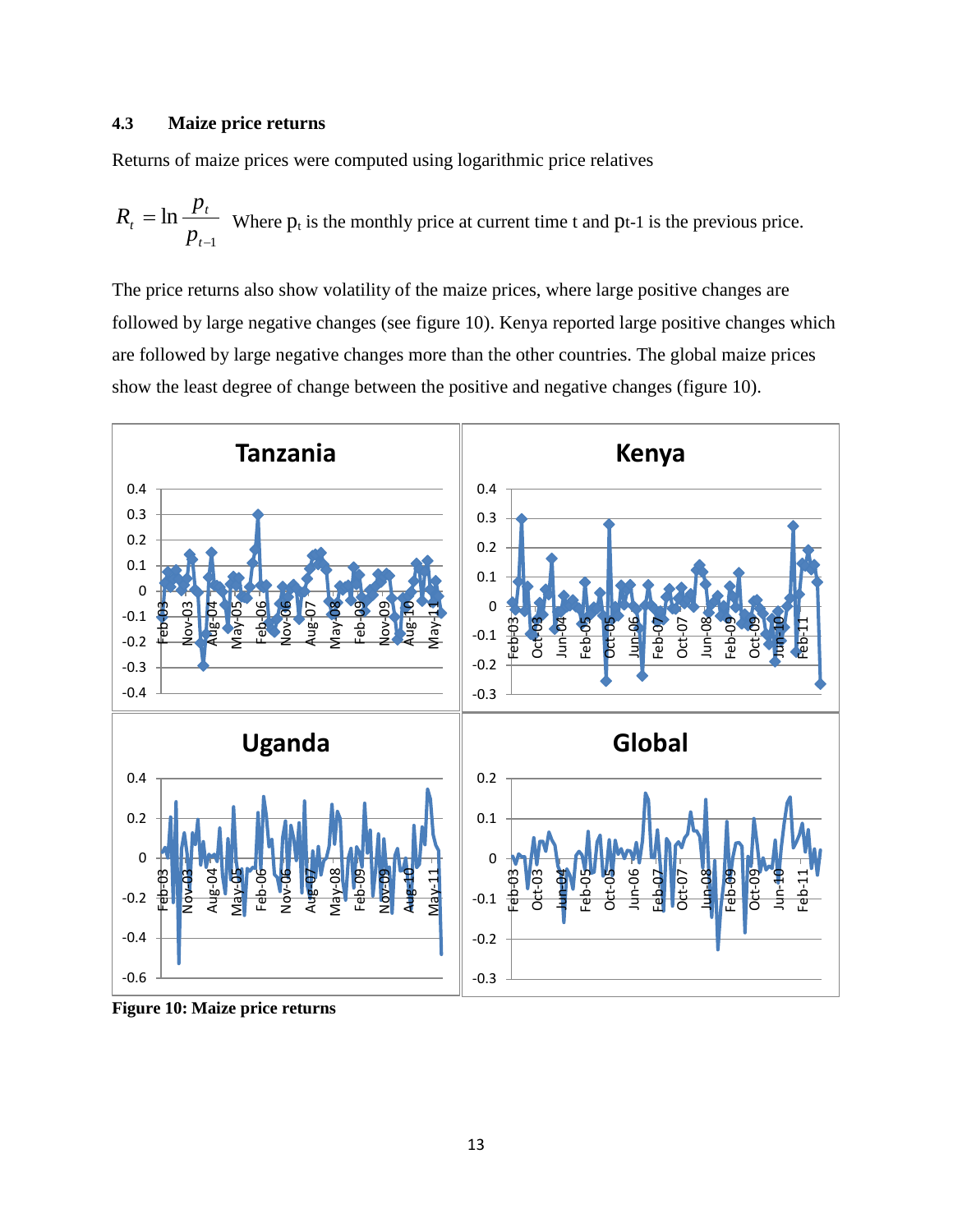#### **5. Regional trade patterns, challenges and Prospects**

### **5.1 Trends in Agricultural trade in COMESA**

Generally there has been an increasing trend in intra-COMESA total trade and agricultural trade from year 2003 until the recent slowdown in 2008 and 2009 (Figure 11). Agricultural trade is an important component of the total trade in the COMESA region, accounting for about a third of the total trade. Trade statistics for year 2009 indicate that agricultural trade (represented by agricultural raw materials and food products) accounts for about 32 percent of the total intra-COMESA trade. Year 2009 total intra-COMESA trade amounted to US\$6 billion. Of this, food and agricultural raw materials constituted US\$ 1.9 billion.



Data Source: COMStat, 2010

#### **Figure 11: Trade in the COMESA region**

Trade in food staples is a key aspect in the agricultural sector. It has grown rapidly in the recent past in the COMESA region (Annex 2) due to population growth which has led to expanding markets, favorable economic prospects and rapid rate of urbanization in the region. The regional diversity and differential rainfall patterns across the countries has and will continue to be a major stimulus for cross-border trade from food surplus areas in one country to food deficit areas in neighboring countries. Further, year 2010 total value of food staples trade is estimated at US\$ 394,961,000 (Annex 1) which comprises of both formal and informal trade in the region. COMESA region experiences informal trade activities which increase food access and the potential can be exploited through implementation of a more liberalized cross border trade devoid of tariff as well as non-tariff measures. This shows the existence of intra-regional trade whose potentials as mentioned can be exploited.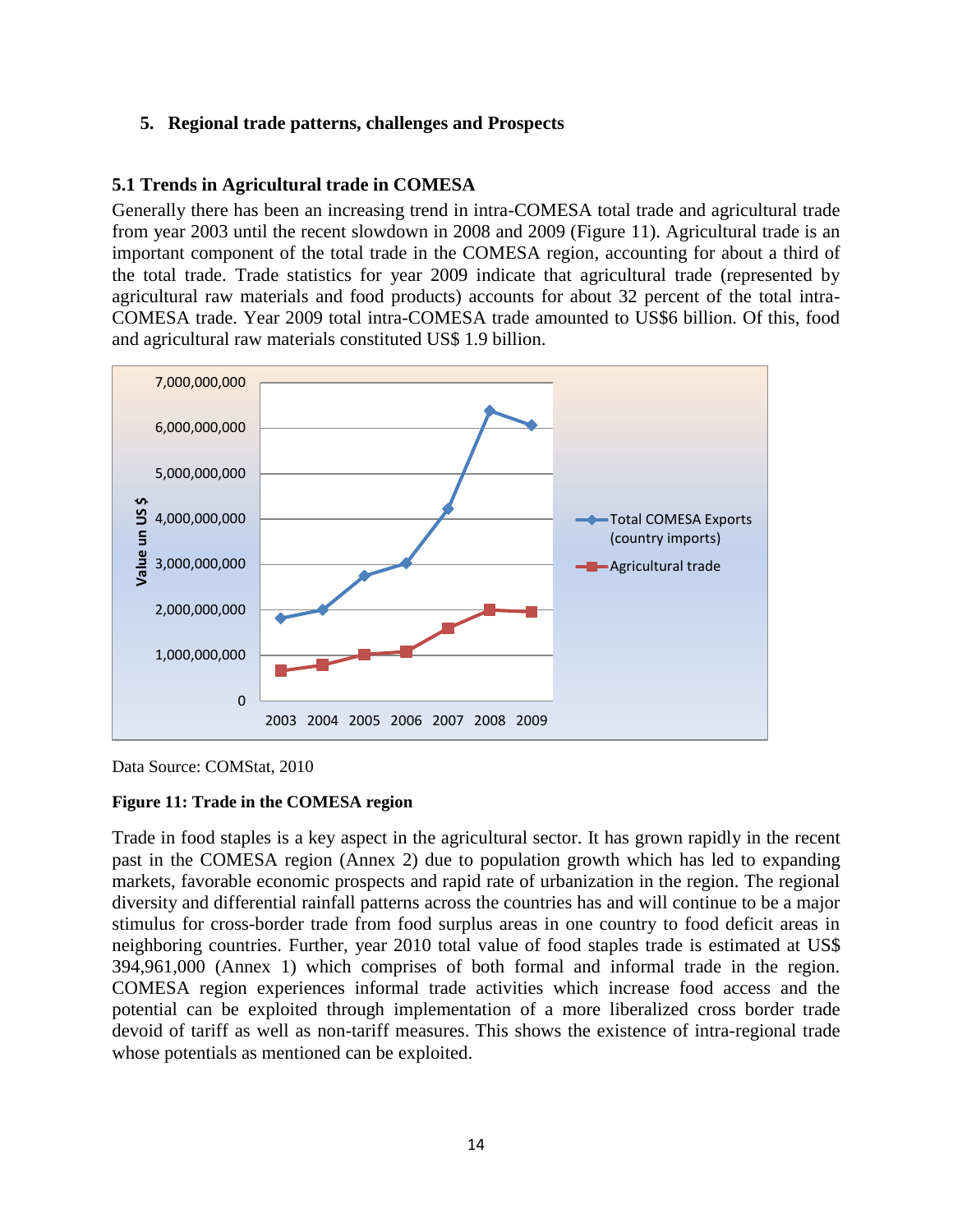### **5.2 Maize Surplus and Deficit status**

Several food security enhancing hotspots exist in Eastern Africa. Examples include most of Uganda, Rift valley region-Kenya, and Southern highlands of Tanzania (Figure 12). The map shows potential for cross border trade where maize can move from surplus to deficit areas within a country and within the region. In Eastern Africa, maize produced in Uganda and Tanzania can be supplied to the Kenyan market, and various other cross-border trade flows can occur in that region. The cross-border trade in food staples will stabilize food supply and food prices in the region through exploiting regional diversity.



Source: ReSAKSS-ECA database

**Figure 12: Maize Surplus and Deficit status in East Africa**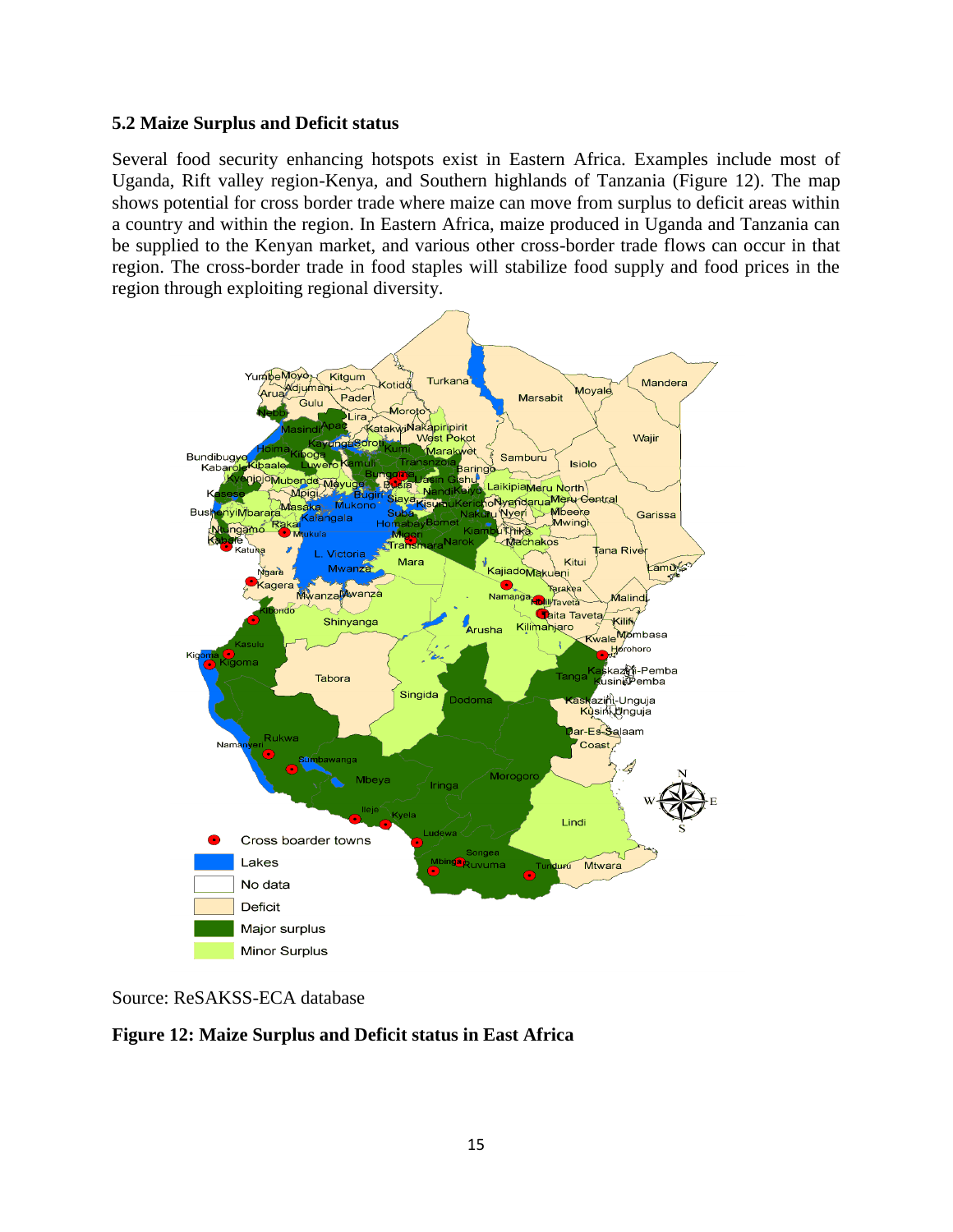## **5.3 Factors Motivating Cross-Border Trade**

Potential for cross-border trade lies in the diversity of factors that influence particularly agricultural production. Among the critical factors include the following:

## **5.3.1 Agro-ecological zone and differentiated harvesting seasons**

Heterogeneity in production due to differentiated harvesting season motivates cross border trade ensuring food access throughout the year. Diversity in agro-ecological zones implies diversified agricultural production; even where countries produce similar agricultural products, spatial climatic variability implies that supplies are available at different times of the year due to staggered harvesting in the region (Figure 13).



Data source: FEWS NET, 2008

### **Figure 13: Heterogeneity in harvesting seasons across COMESA member countries**

### **5.3.2 Regional production volatility**

Figure 2 reports high variability in production of maize among the COMESA member countries. This can also be explained by the high incidences of drought experienced especially in Eastern Africa. Areas with low food supply are able to receive food from areas with increased supply.

### **5.3.3 Substitution among food staples**

Maize serves as the primary food staple in most COMESA member countries. However, there are reported evidence of consumption and substitution of maize with other staple foods. Empirical work in Mozambique shows high levels of cassava consumption as well as substitution between maize and cassava, even in urban areas (Tschirley and Abdula, 2007). In Malawi and Zambia, substitution with cassava is noted when maize is in short supply. Uganda's main staple food is bananas with reported high production of maize which is traded with the neighboring countries.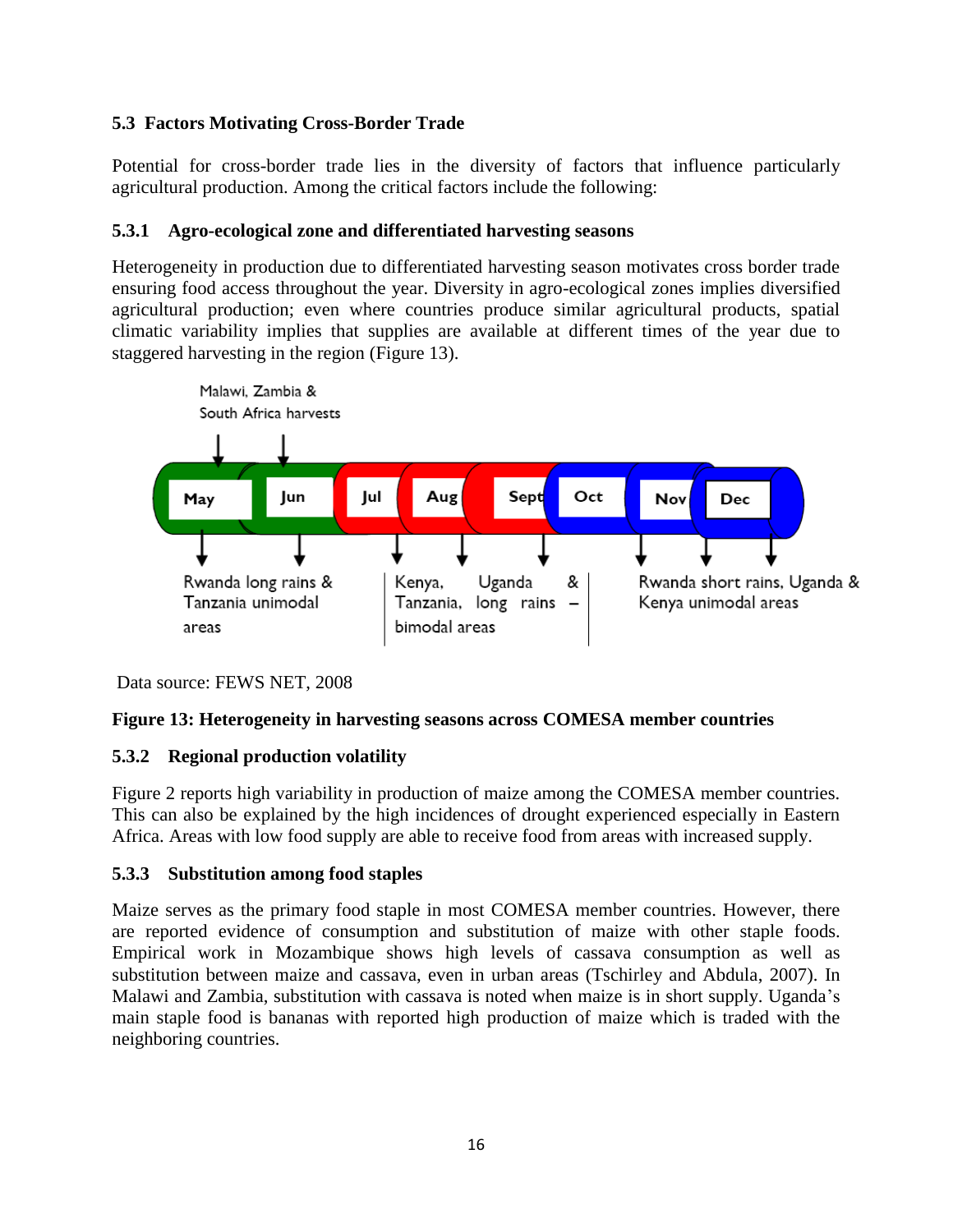#### **5.3.4 Political boundaries cut across natural markets**

The markets at the border are thus trading posts for the neighboring countries enhancing the movement of people in addition to the movement of food staples across countries from those countries with high supply and low prices to the neighbors with low supply and high prices.



#### **Town Names**

1=Lwakhakha; 2= Malaba; 3= Busia; 4= Mutukula; 5= Kikagati; 6= Cynika 7= Katuna; 8= Bunagana; 9= Ishasha DRC; 10= Ishasha; 11= Mpondwe; 12= Ntoroko; 13= Goli; 14= Vurra; 15= Paidha; 16= Oraba;17; Nemule; 18= Namanga; 19= Isabania; 20= Oloitoktok; 21= Moyale; 22= Mchinji; 23=Songwe/ Kasumuru; 24=Mulungu/ Kigoma; 25=Zombe/ Kaseya; 26=Nakonde/ Tunduma; 27=Chirundu; 28=Muloza (Mulanje district); 29=Nayuchi; 30=Tengani; 31=Marka; 32=Mwanza; 33=chadiza; 34=Beitbridge; 35=Chirundu; 36=Momkambo; 37=Kasumbalesa; 38=Mkumaniza; 39=Nyamapanda; 40=Machipanda; 41=Kibondo; 42=Kigoma; 43=Elwark; 44=Mpondwe; 45=Rusumo; 46=Manyovu; 47=Dobley

Source: Author compilation, 2011

#### **Figure 14: Map of markets at borders with trade in staple foods in ESA**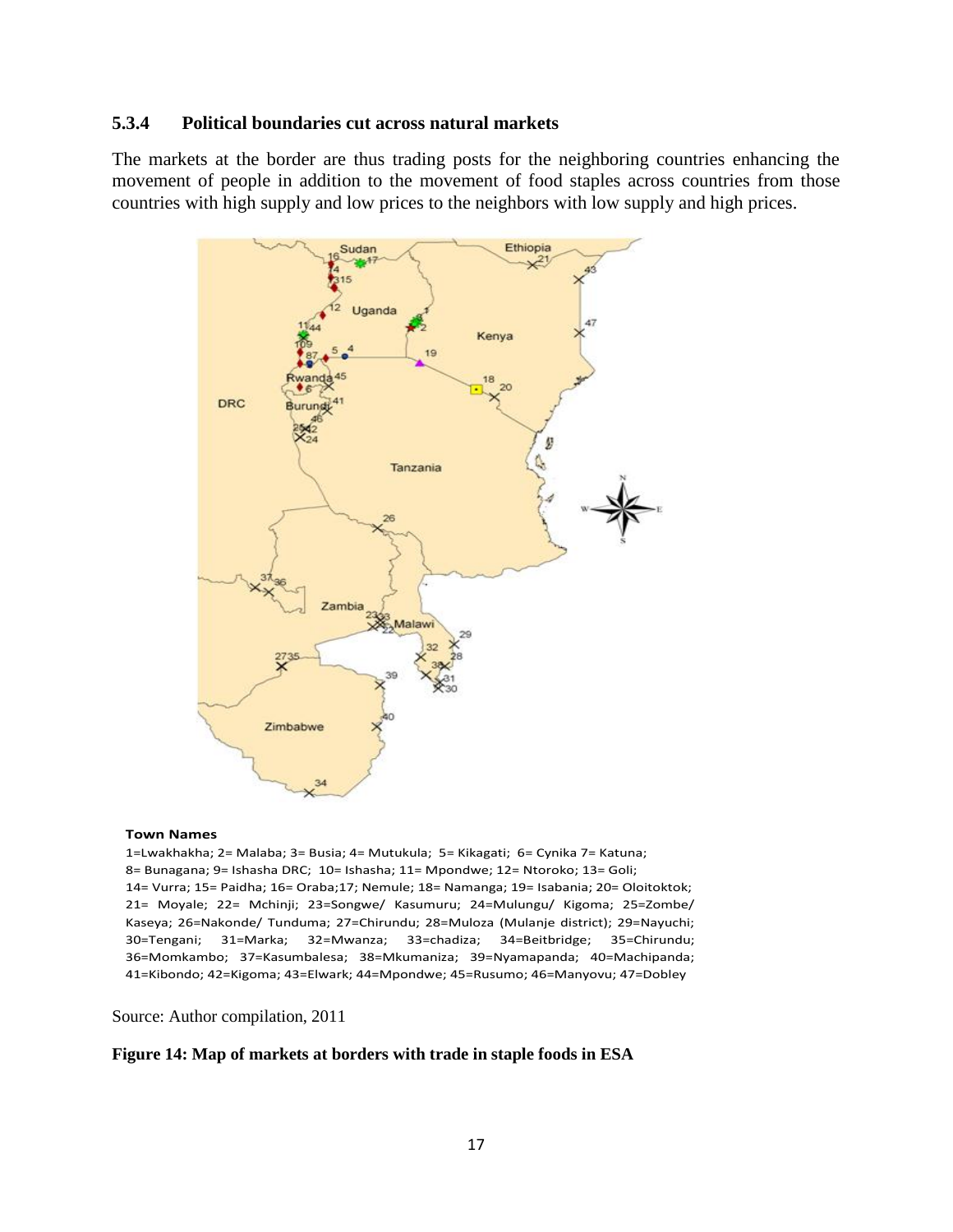### **5.4 Benefits of regional cross border trade in COMESA region**

Individual countries in COMESA region have small domestic markets, high production costs, low production and deficient investment climates. The countries also report low economic growth rate as there is limited progress in poverty reduction and achievement of MDGs by individual countries. Thus regional diversity including integration will exploit combined resource endowments and potential for economies of scale leading to trade creation, mainly access to market and competition, investment facilitation and regional growth spillover benefits. Cross border trade will benefit the traders from the expanded market base from the COMESA region increasing population. Further, the cross border trade creates opportunities for crossborder investment. Trade can also moderate price shocks in the market (Haggblade et al, 2008b). During drought, staple food production falls and the domestic supply is affected negatively with the food prices going up. With open borders, trade takes place allowing for food imports at low prices to the areas with low food supply. The areas not affected by drought or even low supply can supplement the areas with a deficit provided governments allow food to flow freely across their borders. This may result in price capping. Therefore open borders can be said to offer a means of reducing domestic price volatility of staple foods and lowering the food prices which improves the welfare. When regional markets are functioning, they bear the potential of reducing the dependence from global market supplies and prices, strengthening regional cooperation. Regional cross border trade contributes to increased competitiveness of the region which is beneficial to trade. Promoting cross border trade in food products will not only contribute to reducing food insecurity in the region but will at the same time contribute to the economic development.

### **5.5 Challenges of trading in food staples in COMESA region**

#### *High transport costs*

Transport costs are very high in COMESA region due to high fuel costs and high vehicle maintenance costs due to poor road infrastructural system. This translates to high food prices. Reduced transportation costs translates to producers' increased profitability and competitiveness due to lower marketing costs, while consumers would benefit from lower prices due to reduced food prices. Transportation costs account for over 50% of the total transfer costs (Figure 15).



Source: Karugia *et al*, 2009

**Figure 15: proportion of transfer costs in East Africa**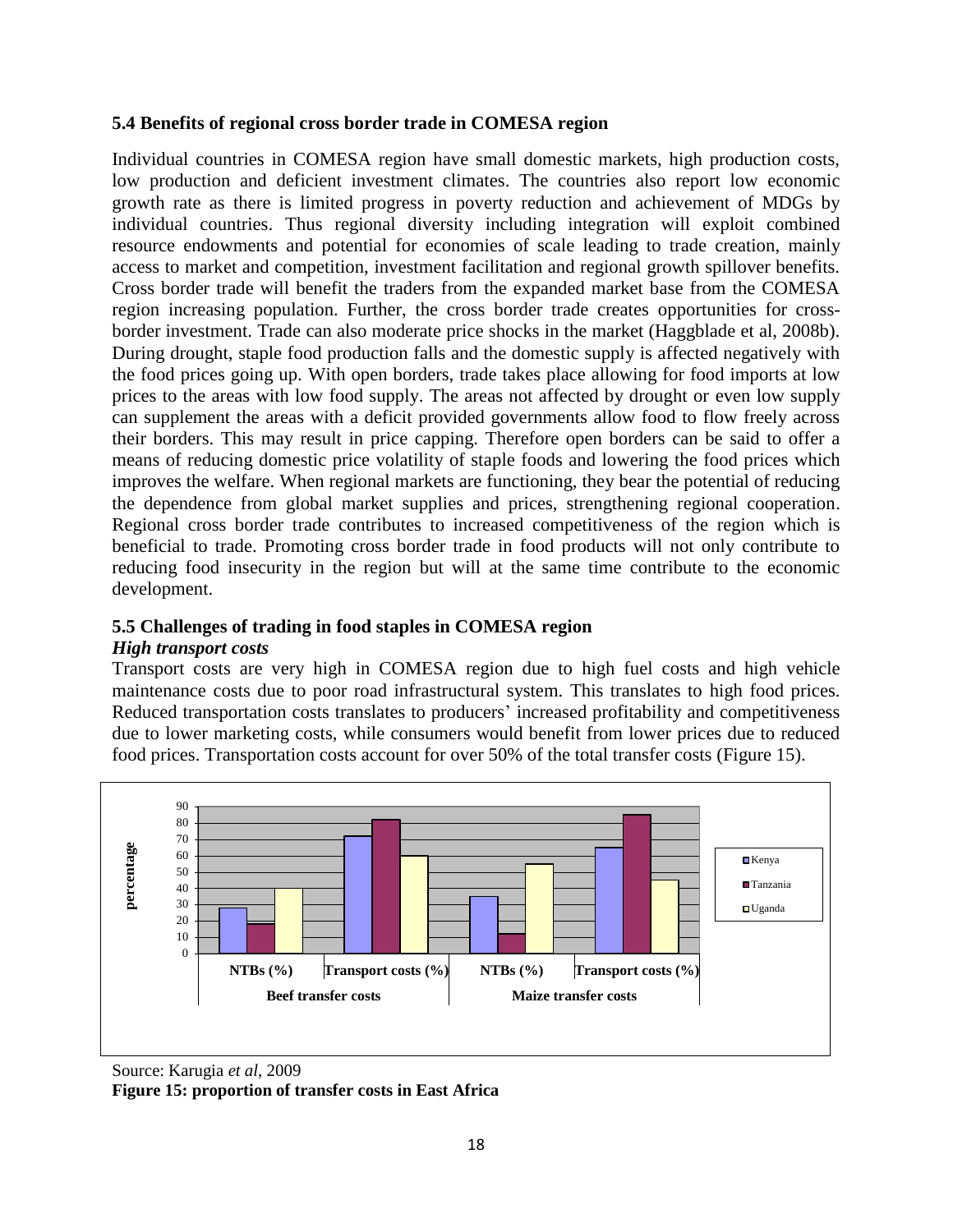### *Lack of information*

Lack of information is rampant among all stakeholders despite the tremendous amount of information on food situation in COMESA region, both online and hard copies from research. Yet this information is rarely available where and when it is needed neither. In the region, the stakeholders in market value chain cannot tell the food surplus areas for opportunity exploitation. There are also access issues where those who require information most do not have access to it. Traders cannot exploit the areas of surplus and deficit, and farmers cannot exploit quick opportunities arising from high food prices due to lack of market information. It is not unusual to find that policymakers and public officials, NGO representatives and private sector players do not have high quality evidence-based information for making good decisions. This shows lack of link between research and development which affects food security in addition to affecting trade.

### *Export-import ban*

During times of deficit, national governments impose export-import bans to protect the country's food security. This controls trade flows as food staples cannot be exported to other countries. For example, the export bans imposed by Tanzania, Ethiopia, Sudan, Djibouti and Kenya during the food price crisis. Tackling export-import bans allows free movement of the foods thus reducing food price volatility which eases the food crisis.

### *Non predictability*

Agricultural sector is facing the impact of climate change with increases uncertainties in food production and subsequent market behavior. Monitoring regional and national food supply and demand projections in conjunction with increasingly accurate early warning information will allow timely planning for food supplies. FEWS NET has highly invested in early warning system in the region which needs to be enhanced.

#### *Non tariff barriers (NTBs)*

Under the EAC protocol, NTBs are defined as being laws, regulations, administrative and technical requirements other than tariffs imposed by a partner state whose effect is to impede trade (EAC, 2004). A recent study by Karugia *et al.* (2009) revealed similar NTBs experienced in the three EAC countries (Kenya, Uganda and Tanzania) and in the two commodities considered in the study, maize and beef. The NTBs identified by the Karugia study include administrative requirements (mainly licenses, municipal and council permits), taxes and duties (mainly excise and cess duties), roadblocks, cumbersome customs procedures, weighbridges, licensing procedures, corruption, and transiting costs. The licenses required include a business license, road-transport license, and livestock-clearance certificate. Not only do these NTBs imply extra monetary costs, they also result in potential trade time being wasted by traders and transporters. NTBs hinder free flow of goods and services in the region and have been identified by COMESA as a hindrance to the region's growth. Countries in the COMESA region have collectively committed themselves to eliminate all the existing barriers to trade and to further refrain from introducing new ones as espoused in the Custom's Union Protocol. In an effort towards the realization of this goal, COMESA established a permanent mechanism to resolve disputes arising from NTBs in 2006. The mechanism requires countries to give prior notification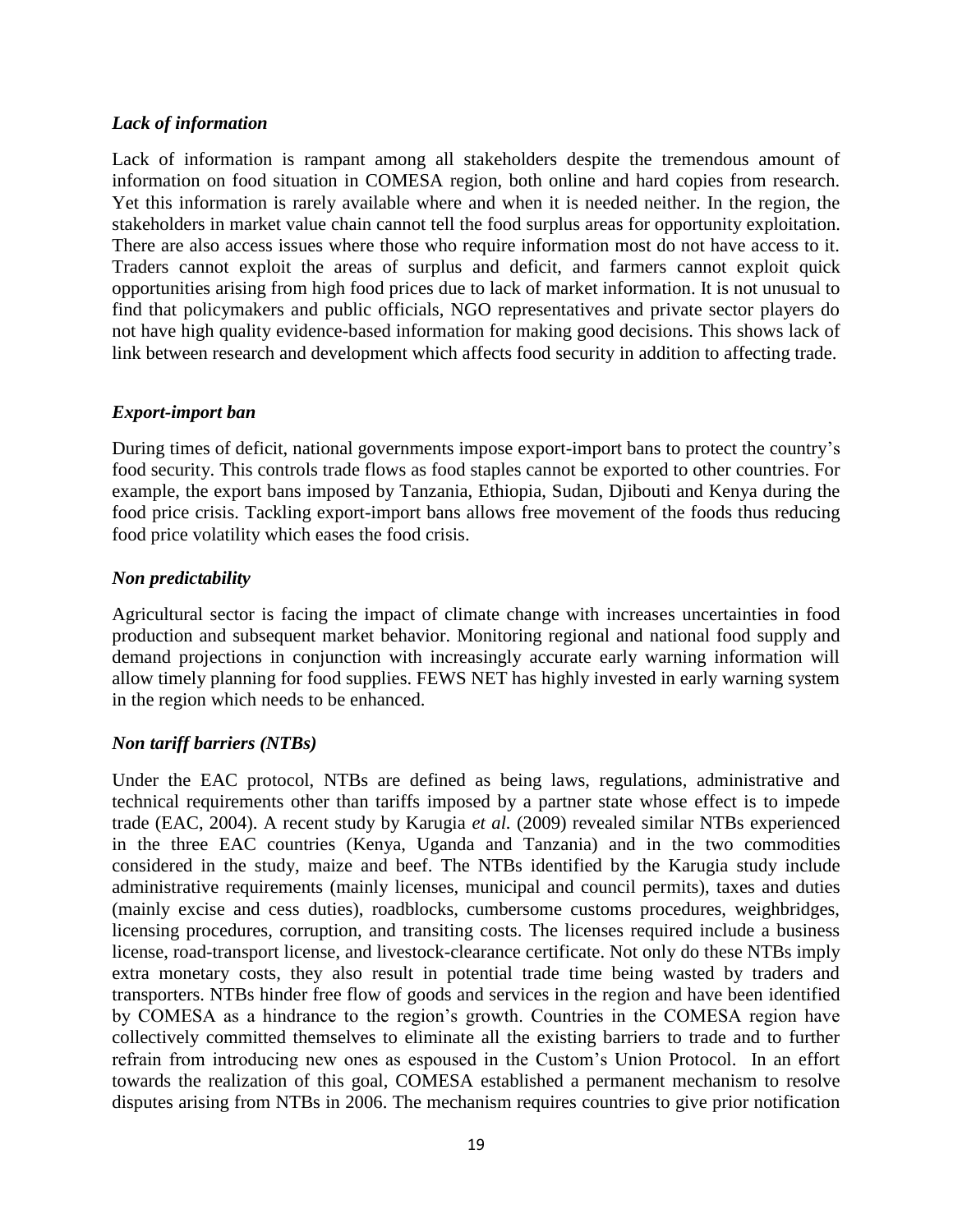of NTBs made by any member country. Other actions undertaken by the COMESA in relation to the elimination of NTBs include: development of a monitoring mechanism; training of customs officers; harmonization of standards and regular meetings by directors of customs to discuss ways of dealing with NTBs. Despite the efforts, numerous NTBs which increase trade transaction costs are still reported in the region.

### *High cost of production and low intensity in input use*

Countries in the region experience high cost of agricultural production. Fertilizer and certified seed prices are very high resulting to low intensity of use which translates to declining land productivity. The low yields leads to most farmers being subsistence farmers with minimal surplus for sale even locally. However, if there is increased use of fertilizers and certified seeds, the land productivity is increased, yields increase with surplus for sale consequently increasing intra-regional trade.

### **5.6 Strengths, Weaknesses, Opportunities and Threats (SWOT) analysis of COMESA intraregional trade**

The SWOT analysis of regional trade was analyzed to assess the potential of intra-regional trade. The SWOT analysis is a method used to evaluate the Strengths, Weaknesses, Opportunities, and Threats. The SWOT analysis may help the farmers to identify the potentials to increase production and for traders to intensify cross-border trade.

As strengths, diversified climatic condition implies diversified agricultural production; even where countries produce similar agricultural products, spatial climatic variability implies that supplies are available at different times of the year due to staggered harvesting in the region (see section 5.3.1). The region has potential for cross border trade where food staples can move from surplus to deficit areas within a country and within the COMESA region. As opportunities, informal trade channels open alternative and more flexible markets to traders, the high food price levels in the region enables traders to generate higher income, and the high population at regional level offers increased market base. Existing market distortions, a high number of NTBs, ad hoc export ban and limited market information along the various food staples value chain are major threats for traders. In addition, the underdeveloped transport infrastructure increases the transaction costs threatening the potential of regional trade. One weakness noted is the mistrust among the traders. There is limited/minimal public private partnership in intraregional trade due to the mistrust among the two groups.

From table 3, the intra-regional trade weaknesses can be converted into strengths and threats into opportunities.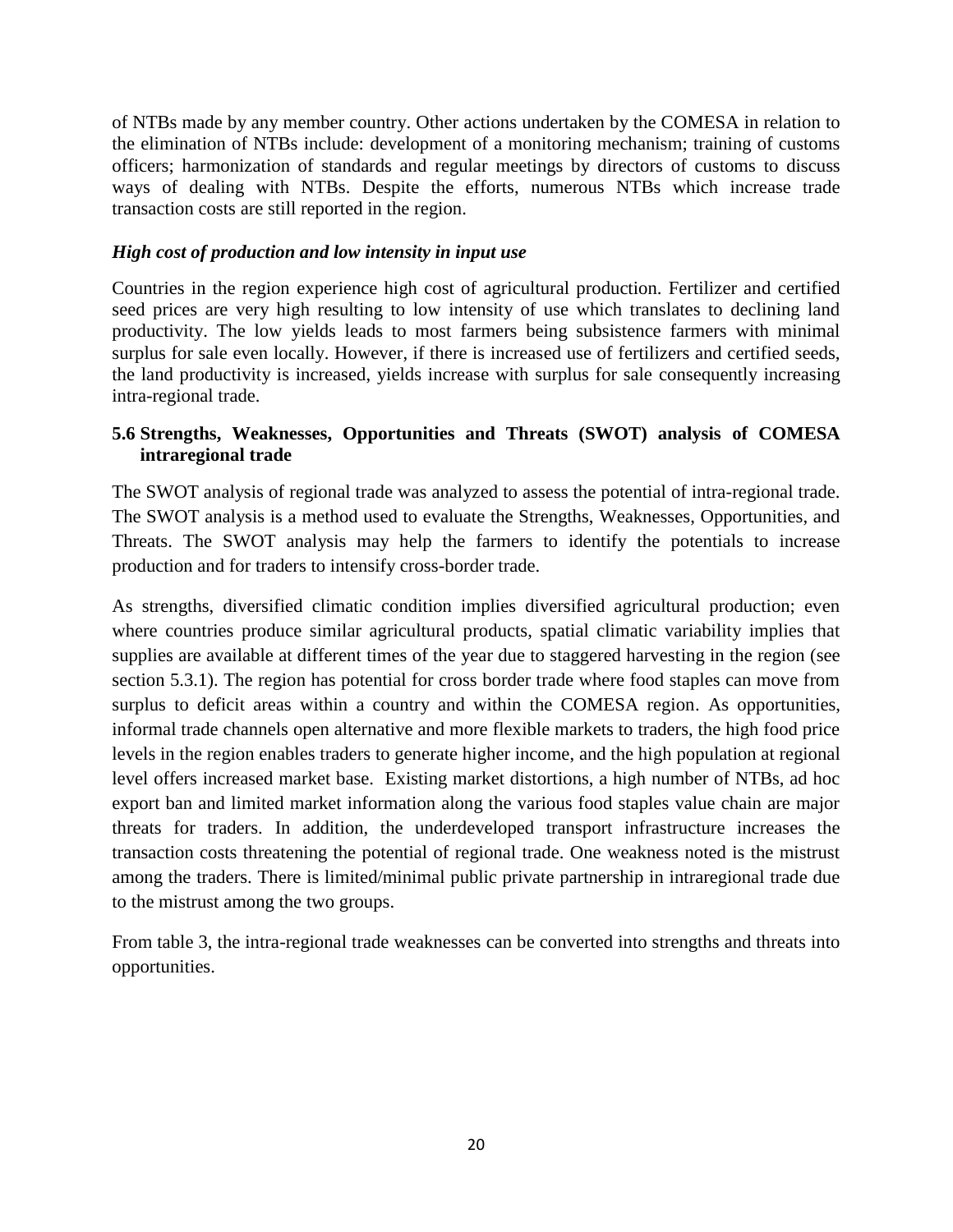**Table 3: SWOT analysis of COMESA intraregional trade**

| <b>Strengths</b>                                                              | <b>Weaknesses</b>                                                                                                                                   |  |  |  |  |  |
|-------------------------------------------------------------------------------|-----------------------------------------------------------------------------------------------------------------------------------------------------|--|--|--|--|--|
| Diversified climatic condition<br>Food surplus and deficit regions            | Mistrust among the traders<br>Difference in staple foods among the<br>countries in the region                                                       |  |  |  |  |  |
| <b>Opportunities</b>                                                          | <b>Threats</b>                                                                                                                                      |  |  |  |  |  |
| Informal trade channels<br>High food prices<br>Increased regional market base | <b>NTBs</b><br>Market distortions<br>Ad hoc trade policies e.g. Export ban<br>Limited market information<br>Underdeveloped transport infrastructure |  |  |  |  |  |

Source: Author compilation, 2012

### **6. Conclusion**

The role of regional trade is not debatable. Increasing regional trade in agriculture and especially in food staples has the potential to moderate the prices and increase availability of food, consequently stimulating agricultural development. However, trade barriers of various kinds impede regional cross border trade and create a less than favorable investment climate for all stakeholders. This is coupled with ad hoc trade policies like export bans that are occasionally imposed by some countries and affect regional trade flows.

To increase regional trade and improve food security in COMESA region, this paper recommends:

- 1. A regional approach to food security and agricultural growth, rather than a national isolated approach that does not exploit the regional opportunities in trade and investment. This can be obtained through consultations and consensus among the various governments
- 2. Clear follow up and monitoring of the implemented COMESA commitment of eliminating NTBs and prevention of entry of new NTBs
- 3. Enhance investment in early warning system
- 4. Improved flow of market information to all trade stakeholders and
- 5. Investment in improved infrastructure.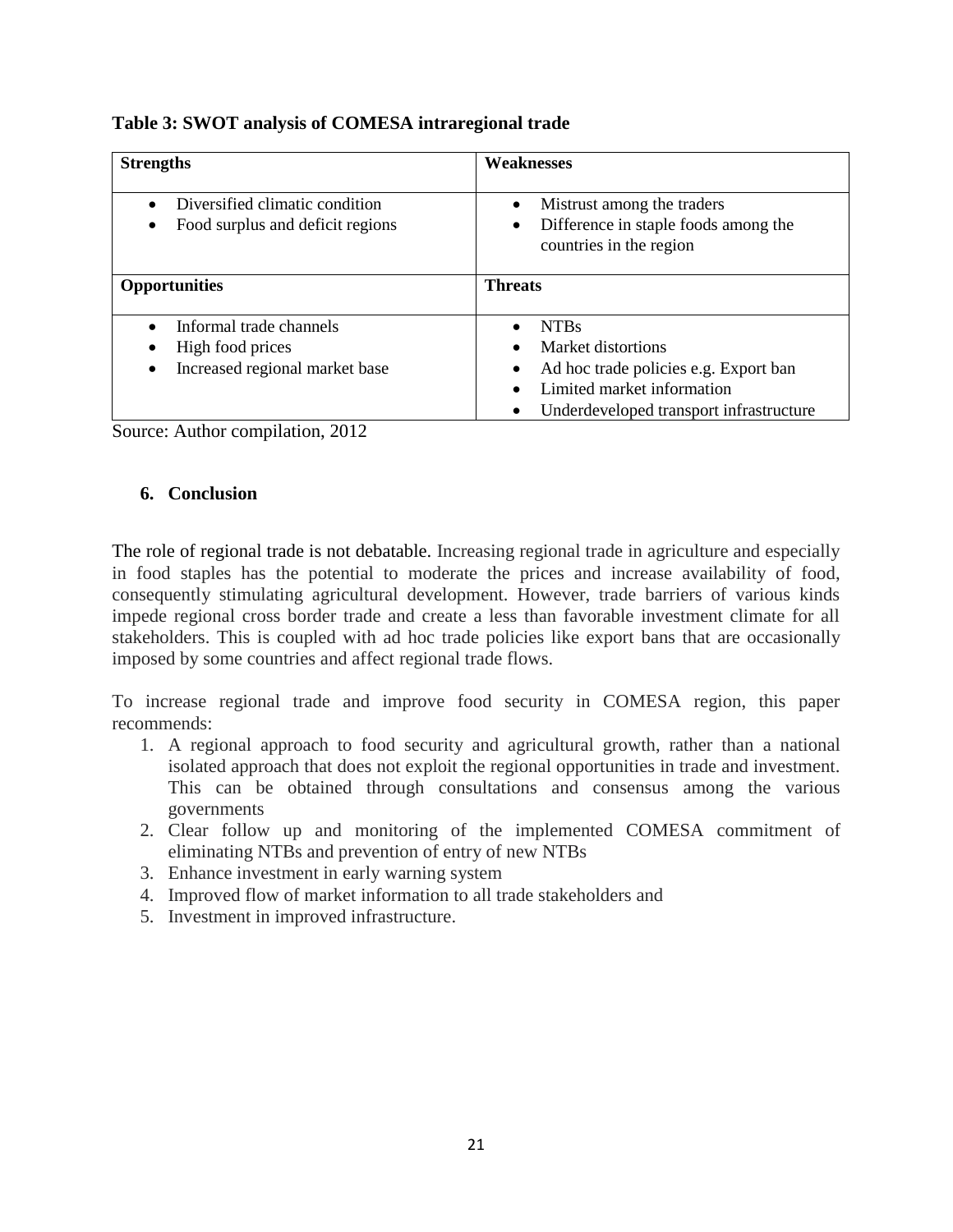#### **References**

COMESA. (2009). Staple Food Trade in the COMESA Region: The Need for a Regional Approach to Stimulate Agricultural Growth and Enhance Food Security. Twenty Fourth Meeting of the Trade and Customs Committee, Nairobi, Kenya, 2-4 November, 2009.

EAC. (2004). East African Community Secretariat. Protocol on the Establishment of the East African Community Customs Union.

FAOSTAT, (2011).

FEWS NET, (2008).

Haggblade, Steven; Jones Govereh; Hunter Nielson; David Tschirley; and Paul Dorosh. (2008)a. "Regional Trade In Food Staples: Prospects For Stimulating Agricultural Growth And Moderating Short-Term Food Security Crises In Eastern And Southern Africa". Michigan State University, East Lansing. Presented to the AAMP Training Workshop and Policy Seminar, Nairobi, Kenya, December 2008.

Haggblade, S.; Jayne, T.; Tschirley, D.; Longabaugh, S. (2008) b*. Potential for intra-regional maize trade in Southern Africa: An analysis for Zambia at the sub-national level. ReSAKSS Working Paper No. 14. International Crops Research Institute for the Semi-Arid Tropics (ICRISAT*), International Food Policy Research Institute (IFPRI) and International Water Management Institute (IWMI).

Karugia, J., Wanjiku, J., Nzuma, J., Gbegbelegbe, S., Macharia, E., Massawe, S., Freeman, A., Waithaka, M., and Kaitibie, S. (2009). *The impact of non-tariff barriers on maize and beef trade in East Africa*. ReSAKSS Working Paper No. 29. International Food Policy Research Institute (IFPRI).

Tschirley, D.; Abdula, D. (2007). Toward improved maize marketing and trade policies to promote household food security in Central and Southern Mozambique: 2007 Update*.* Paper prepared for the conference on "Trade Policy for Food Products Conducive to Development in Eastern and Southern Africa". Rome, Italy: Food and Agriculture Organization of the United Nations. March 2007.

UNICEF, (2006)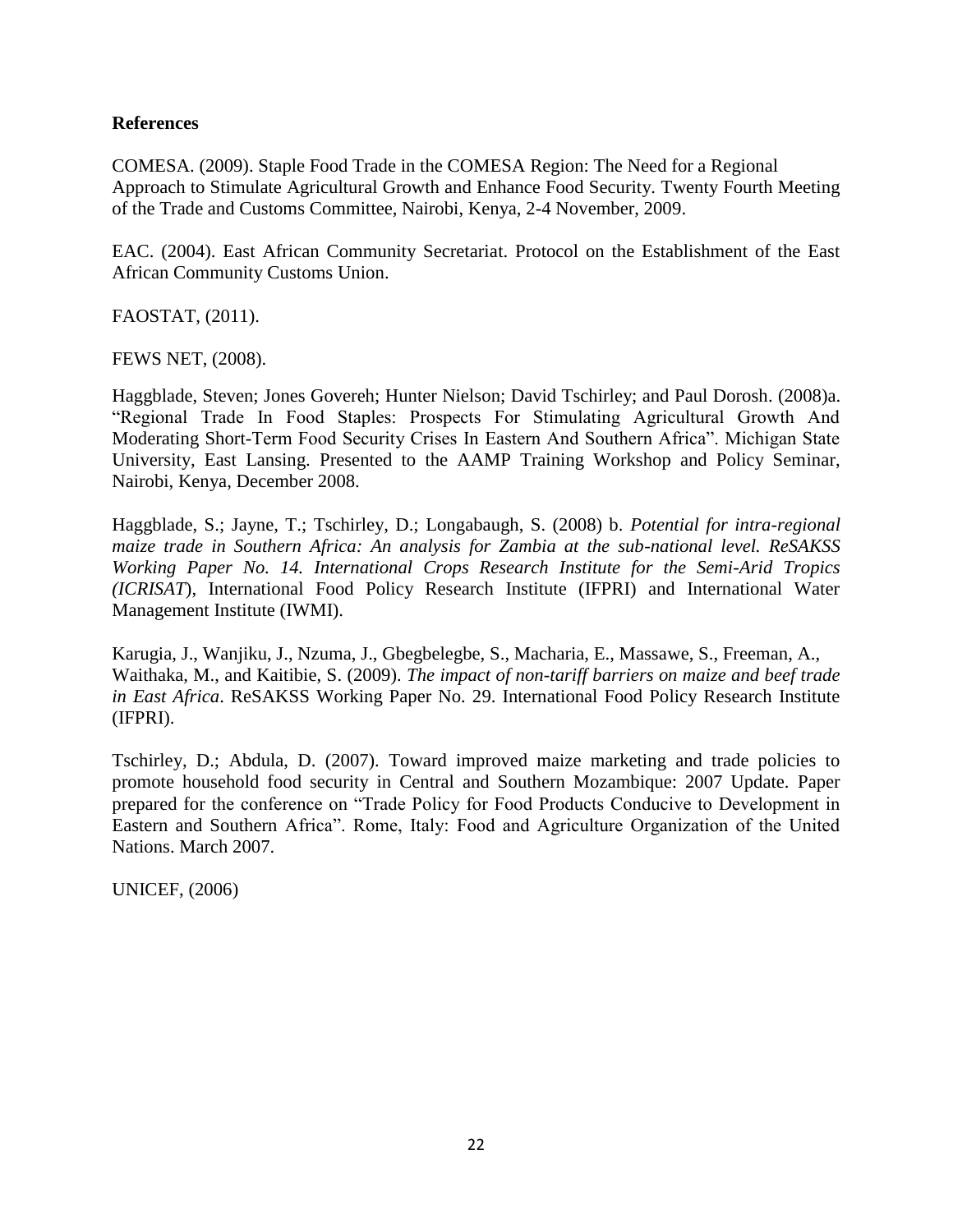#### **Websites accessed**

Bank of Tanzania [\(http://www.bot-tz.org/\)](http://www.bot-tz.org/). Accessed May, 2011

Central bank of Kenya, **[\(www.centralbank.go.ke/\)](http://www.centralbank.go.ke/).** Accessed May, 2011

COMESA statistical database, COMStat, [\(http://comstat.comesa.int/\)](http://comstat.comesa.int/). Accessed April, 2011

Ethiopia central statistical agency, **[\(www.csa.gov.et/\)](http://www.csa.gov.et/).** Accessed May, 2011

Food and agricultural organization of the United Nations (FAO) **[www.fao.org/worldfoodsituation/wfs-home/foodpricesindex](http://www.fao.org/worldfoodsituation/wfs-home/foodpricesindex)**). Accessed May, 2011

Madagascar national institute of statistics (Institut National de la Statistique de Madagascar) [\(http://www.instat.mg\)](http://www.instat.mg/). Accessed May, 2011

Malawi national statistical office [\(http://www.nso.malawi.net\)](http://www.nso.malawi.net/). Accessed May, 2011

Mauritius government website [\(http://www.gov.mu\)](http://www.gov.mu/). Accessed May, 2011

National institute of statistics of Rwanda, **[\(www.statistics.gov.rw\)](http://www.statistics.gov.rw/).** Accessed May, 2011

Tanzania national bureau of statistics, **[\(http://www.nbs.go.tz/\)](http://www.nbs.go.tz/).** Accessed May, 2011

Uganda bureau of statistics, **[\(www.ubos.org](http://www.ubos.org/)***).* Accessed May, 2011

Zambia central statistical office [\(http://www.zamstats.gov.zm\)](http://www.zamstats.gov.zm/). Accessed May, 2011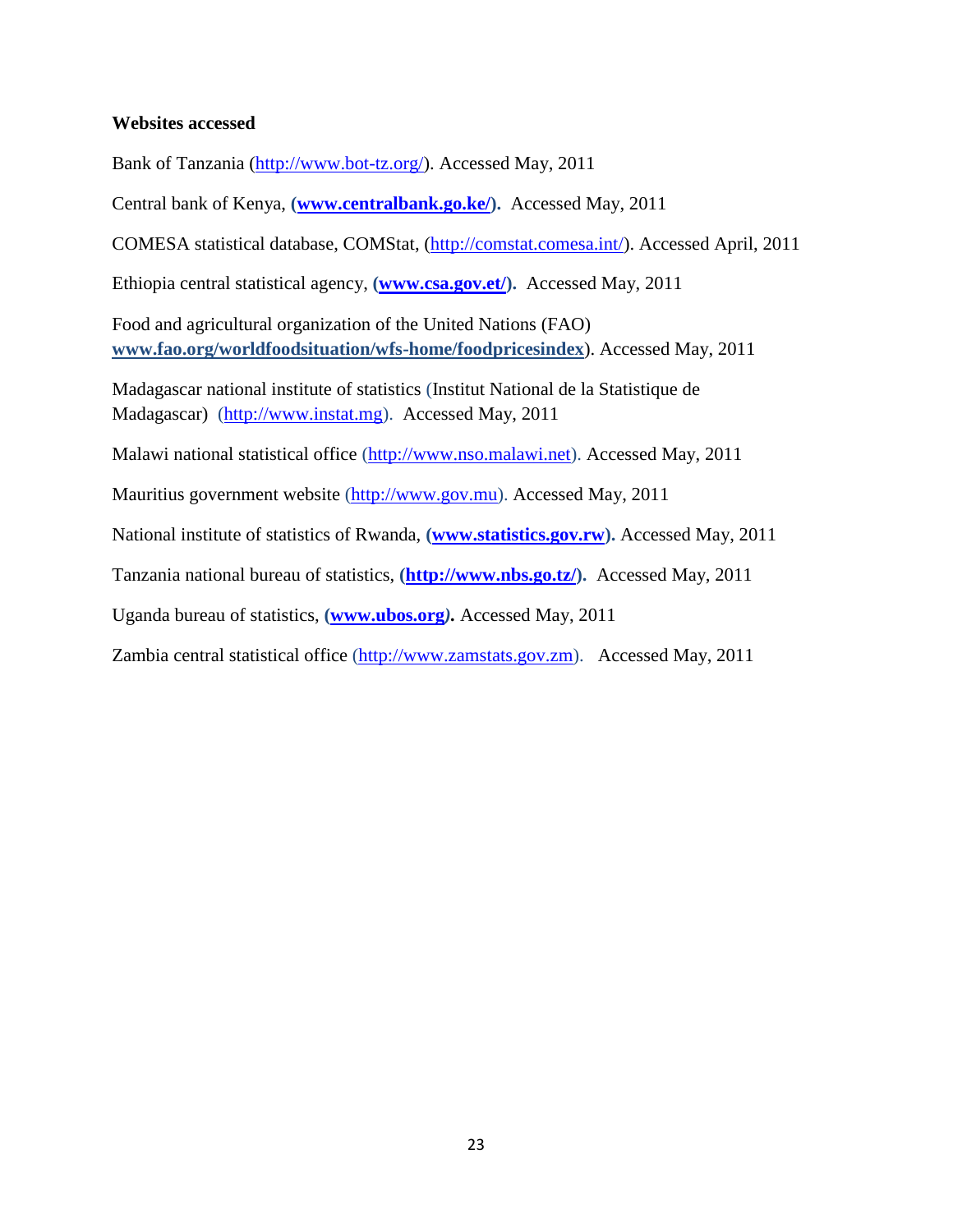| Product                  | Burundi        | <b>DRC</b> | Djibouti         | Ethiopia         | Kenya | Malawi   | Rwanda | Tanzania | Uganda | Zambia   | Total  |
|--------------------------|----------------|------------|------------------|------------------|-------|----------|--------|----------|--------|----------|--------|
| Maize grain              | $\Omega$       | 159        |                  | 21               | 17    | 127      | 260    | 599      | 36213  | 274      | 37669  |
| Rice grain               | 36             | 97         | 0                | $\overline{0}$   | 4315  | 348      | 56     | 26255    | 17256  | 21       | 48384  |
| Beans & pulses           | 111            | 3017       | 102              | 4430             | 1570  | 406      | 1872   | 3525     | 33609  | 643      | 49284  |
| <b>Grain &amp;pulses</b> | 147            | 3273       | 102              | 4451             | 5901  | 882      | 2187   | 30379    | 87078  | 937      | 135337 |
| Maize flour              | 643            | 11         | $\overline{0}$   | $\overline{0}$   | 801   | 0        | 515    | 167      | 24229  | 1004     | 27370  |
| Wheat flour              |                | 13         | $\overline{0}$   | $\overline{0}$   | 1444  |          | 39     | 43810    | 7200   | 23271    | 75784  |
| <b>Processed flour</b>   | 644            | 24         | $\boldsymbol{0}$ | $\boldsymbol{0}$ | 2245  | 5        | 554    | 43978    | 31429  | 24276    | 103154 |
| Live animals             | $\theta$       | $\Omega$   | $\overline{0}$   | 38               | 181   | 0        | 4188   | 21       | 3895   | 154      | 8477   |
| Milk and cream           | $\mathbf{r}$   | 184        | 39               | $\mathbf{0}$     | 12992 |          | 12     | 721      | 52886  | 709      | 67551  |
| Bovine meat              | $\overline{0}$ | $\theta$   | $\boldsymbol{0}$ | $\boldsymbol{0}$ | 960   | 0        | 13     | $\theta$ | 1428   | 183      | 2584   |
| Fish                     | 130            | 153        | $\overline{0}$   | $\overline{0}$   | 1251  | 42       | 2539   | 8914     | 44846  | 304      | 58179  |
| Livestock products       | 137            | 337        | 39               | 38               | 15384 | 43       | 6752   | 9656     | 103054 | 1350     | 136791 |
| Onions                   | 45             | 462        | $\overline{0}$   | 2825             | 162   | 0        | 63     | 637      | 2065   | 95       | 6353   |
| Tomatoes                 | $\overline{0}$ | 18         | $\theta$         | 2204             | 15    | 0        | 3      | 215      | 3809   | 5        | 6270   |
| <b>Vegetables</b>        | 45             | 480        | $\boldsymbol{0}$ | 5029             | 177   | $\bf{0}$ | 66     | 852      | 5874   | 100      | 12623  |
| Roots & tubers           | 6              | 1243       | $\boldsymbol{0}$ | $\boldsymbol{0}$ | 3     | $\bf{0}$ | 19     | 376      | 5409   | $\bf{0}$ | 7056   |
| <b>Total</b>             | 979            | 5358       | 141              | 9518             | 23711 | 929      | 9578   | 85240    | 232843 | 26663    | 394961 |

**Annex 1: Total intra-COMESA Staple Food Exports in 2010 (US\$ 1000)**

Data source: COMSTAT and UBOS